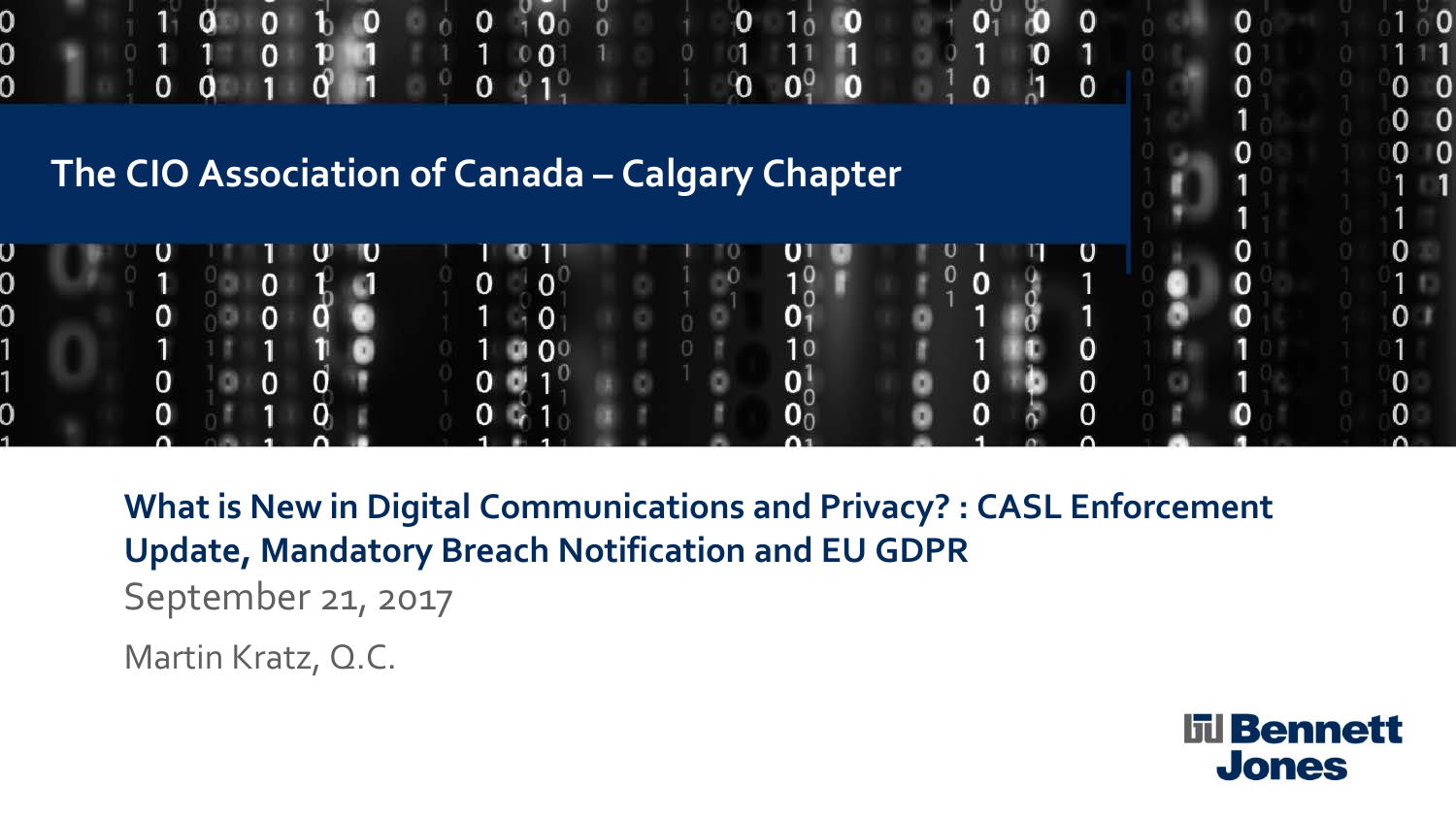

# Agenda

- Three updates lots to cover
- **Refresher -** *Canada's Anti-Spam Legislation* (CASL)
- Review of enforcement actions
- *Privacy Update – New Mandatory Breach Notification Rules*
- *High Level Overview of EU's General Data Protection Regulations*

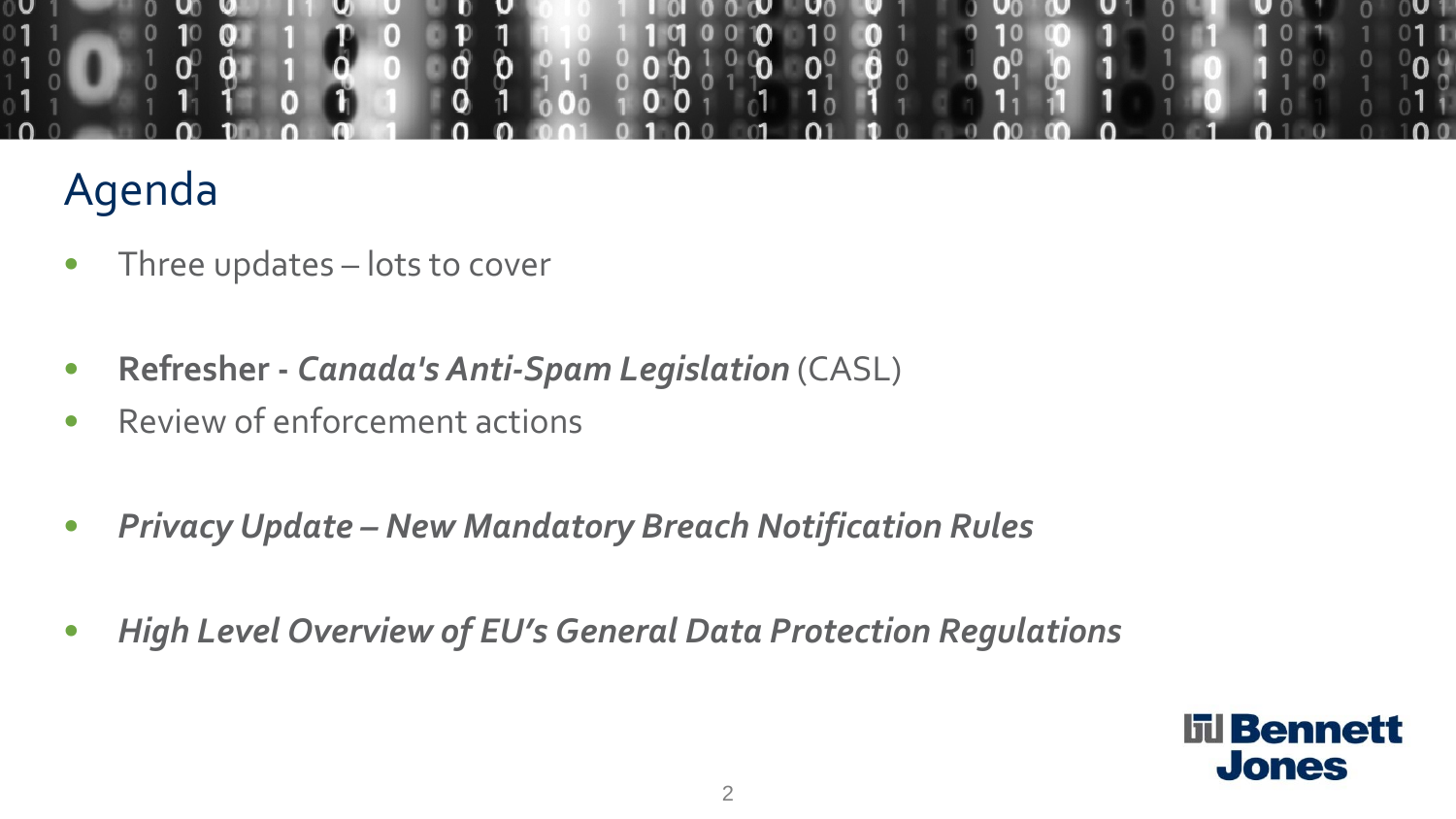

# The fine print…

This presentation was prepared to provide general information on recent legal developments and topical issues relating to anti-spam and privacy legislation in Canada. Due to the general nature of this presentation, nothing herein should be relied upon as legal advice.

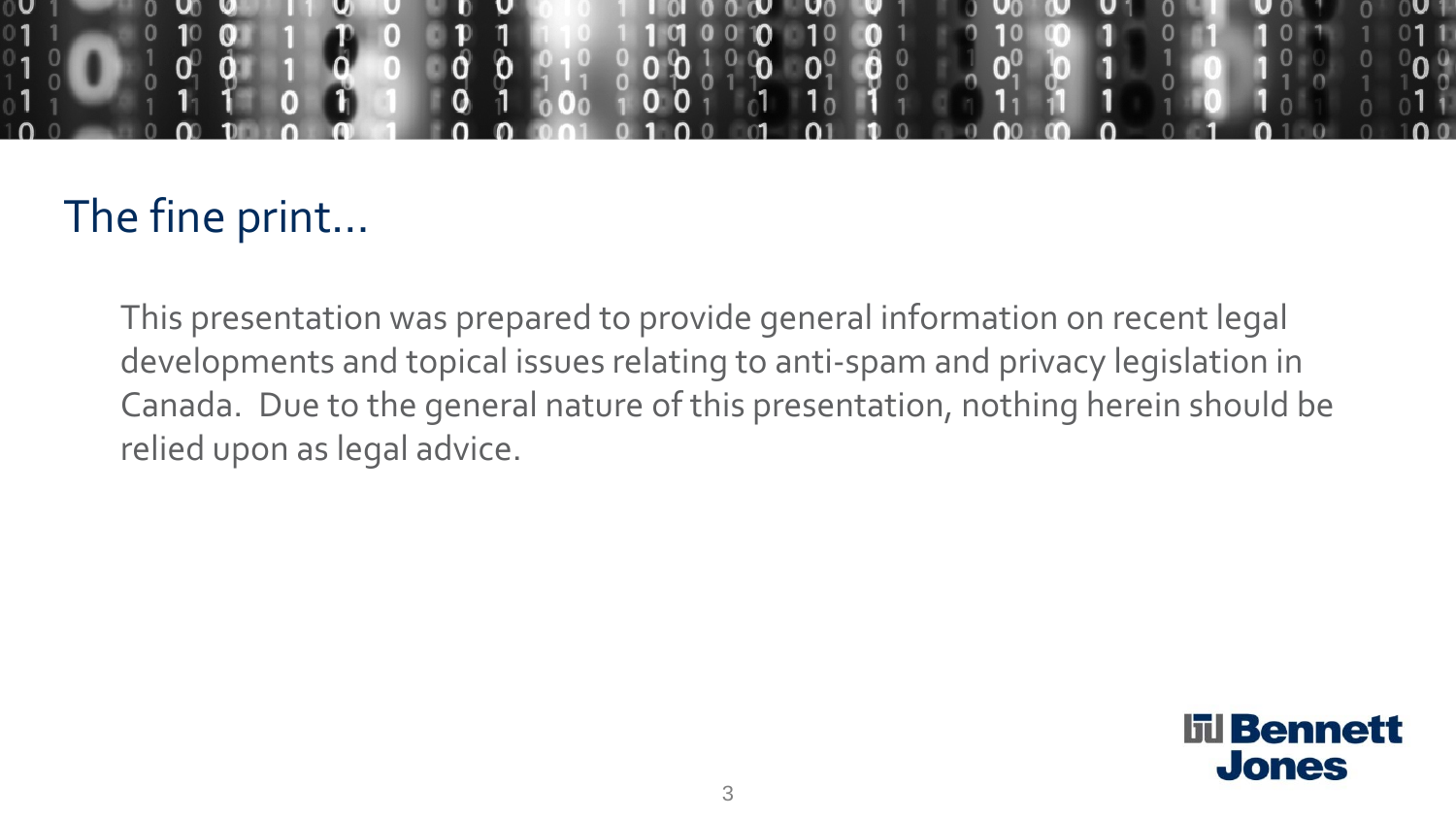

Three Years of Enforcement Experience

**III** Bennett **Jones**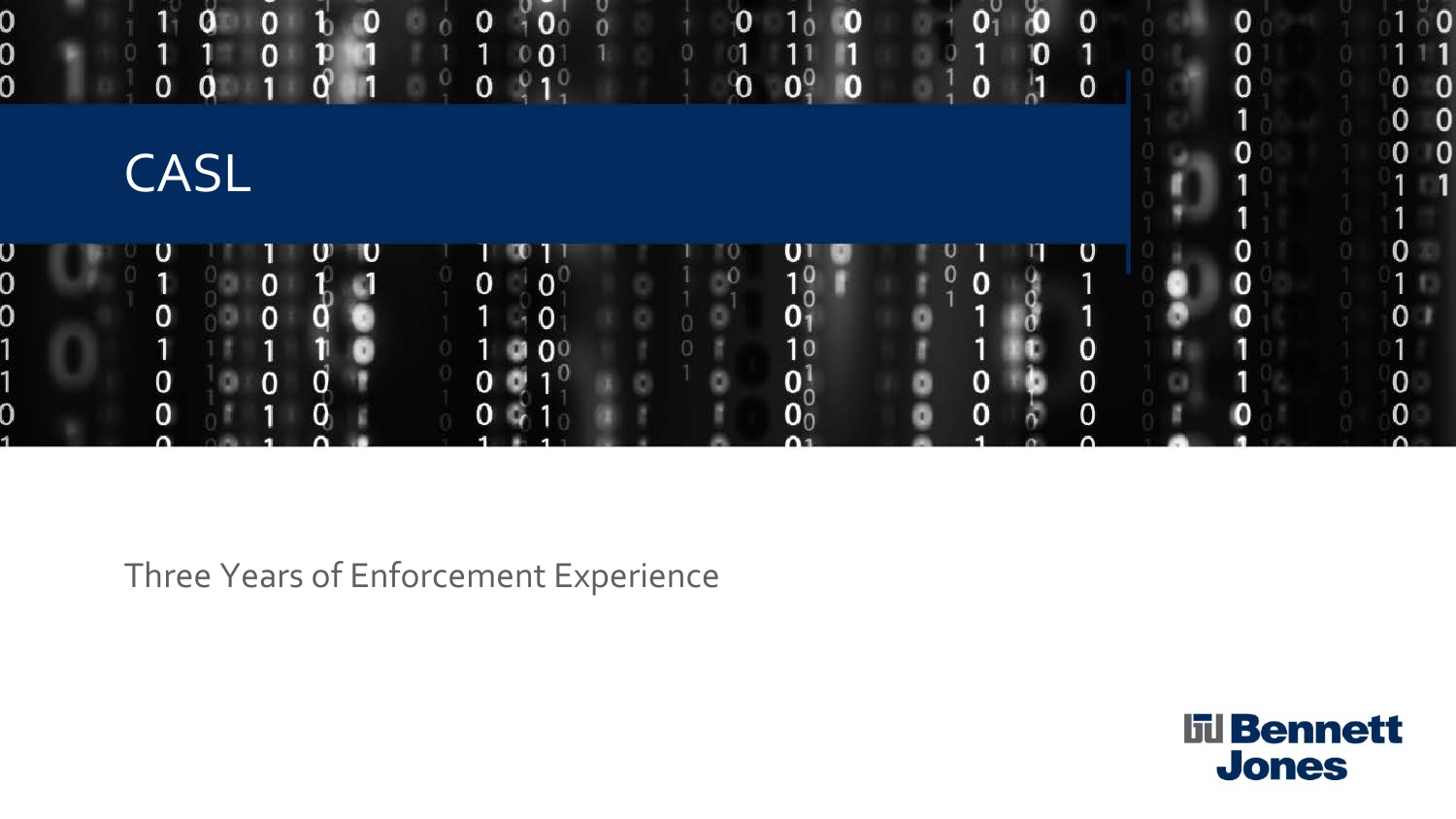

# Key Electronic Communications Prohibition

- It is **prohibited to send** or cause or permit to be sent **a commercial electronic message** (CEM) to an electronic address unless:
	- the message is **exempt** under CASL;
	- *OR*
		- the messages meets the **formality** requirements; *AND*
		- the person to whom the message is sent **has consented** to receiving it.

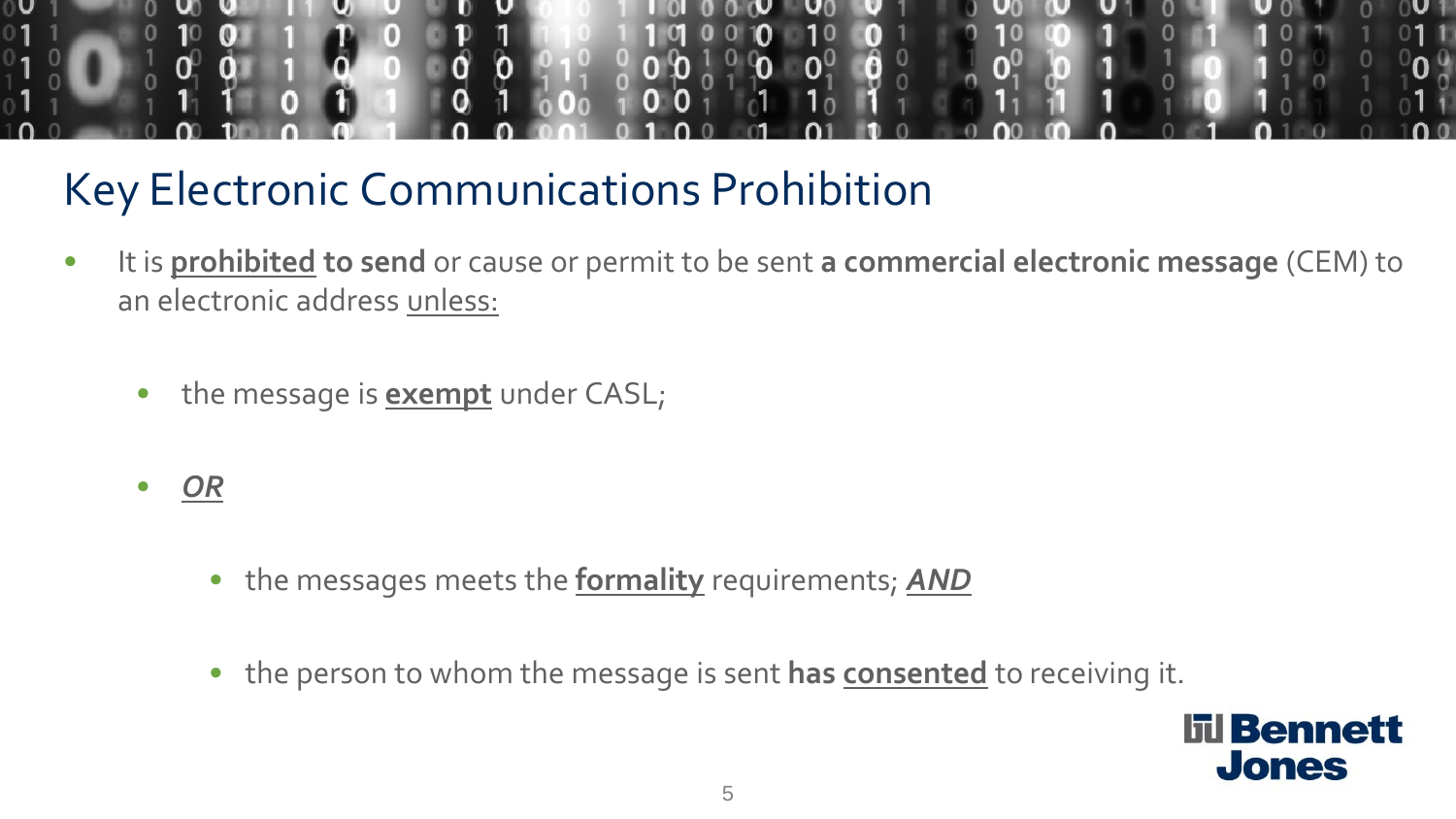

### Assessment of exemptions

- *Bejm v. Law Society of British Columbia,* 2015 BCSC 169
- LSBC communicated messages via email through Craigslist in respect of unauthorized legal practice – Bejm seeks to prohibit "unauthorized messages" claiming violation of CASL
- Court finds:
	- Messages not "commercial" so not a CEM
	- Exempt as Bejm engaged in commercial activity and the message consists solely of an inquiry or application related to that activity
	- Exempt sent to satisfy a legal or juridical obligation
- Exemptions interpreted broadly by the Court in this case

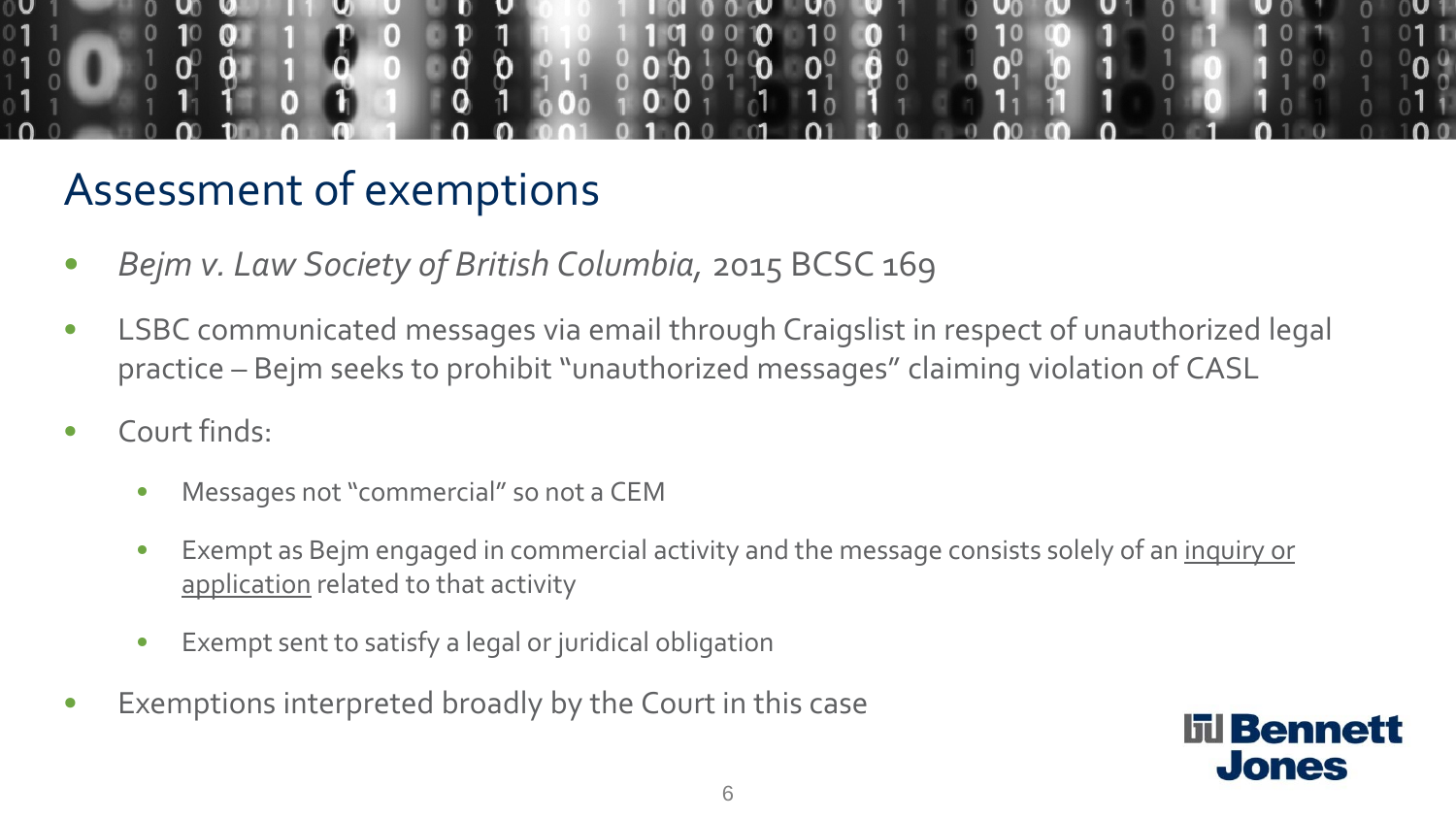

#### Formalities

- A commercial electronic message must contain:
	- the **name of the sender** , the name under which the sender carries on business, and the name of the person on whose behalf the message is sent (if any);
	- **the mailing address**, **and** either:
		- a telephone number;
		- an email address; or
		- a web address; and
	- an **unsubscribe mechanism**.

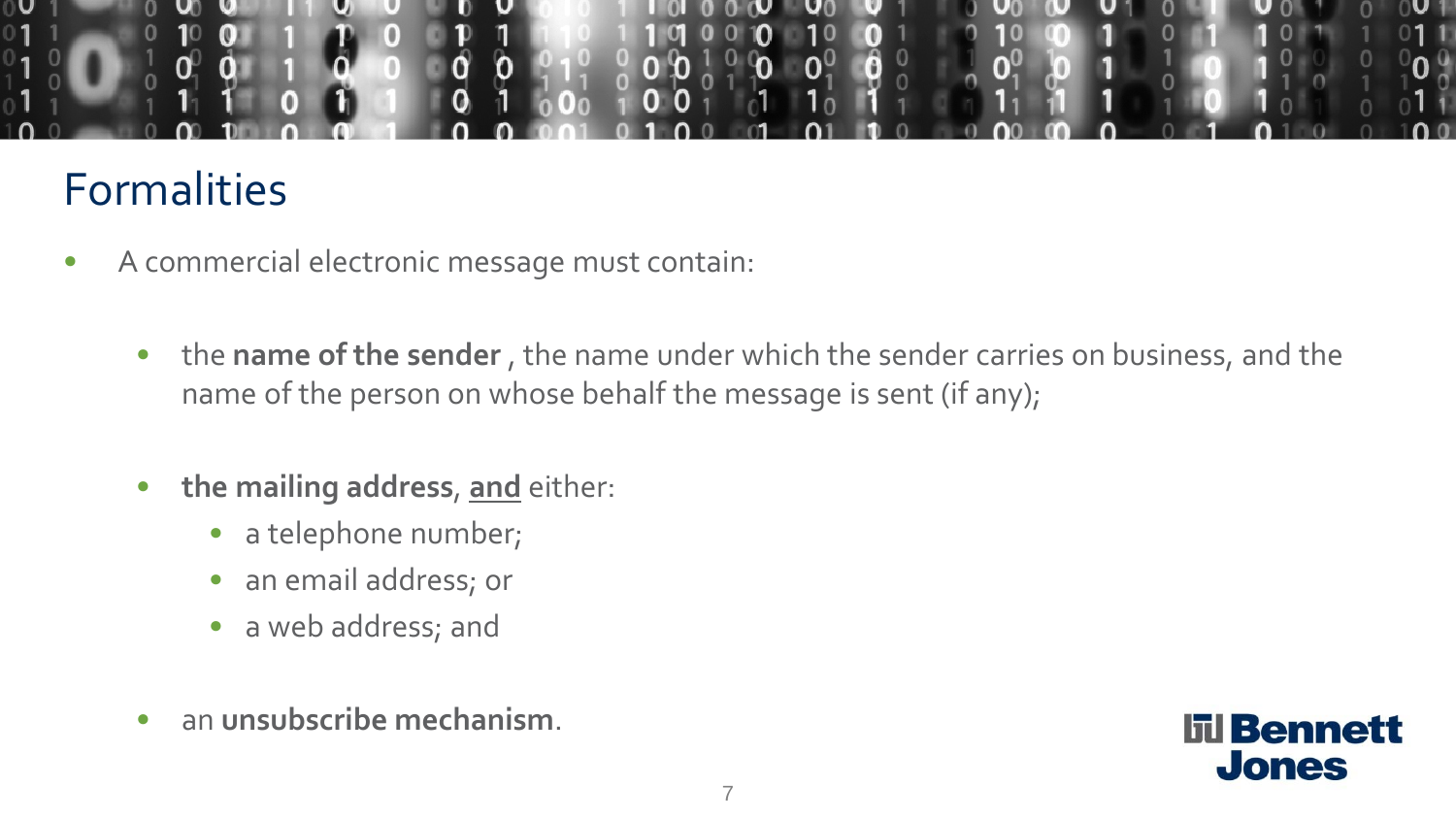

# Unsubscribe

- Majority of enforcement decisions have involved technical defects with unsubscribe mechanisms
	- Must be set out 'clearly and prominently'
	- Must be able to be 'readily performed'
	- Must be given effect without delay
		- within 10 days
	- Must remain in force for 60 days after message sent
- Enforcement learning a recipient may not use the mechanism properly so must assess your process

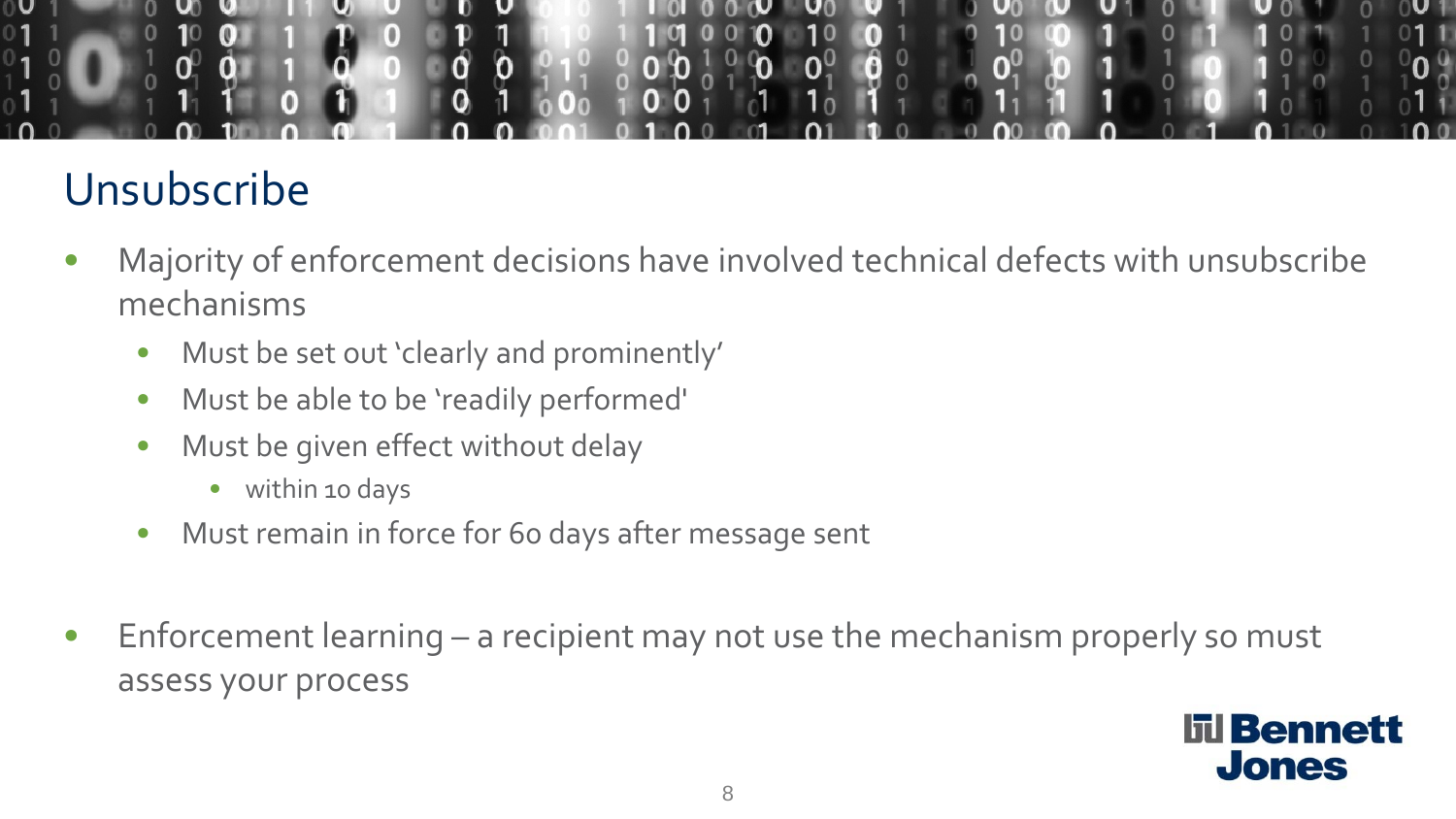

- CRTC have received about a million complaints
	- Proactive investigation
	- Honey pot sites
	- International Cooperation
- Triage process
- Reporting on cases by press release / two enforcement decisions
	- Limited information available to assist in guidance for your organization's compliance program

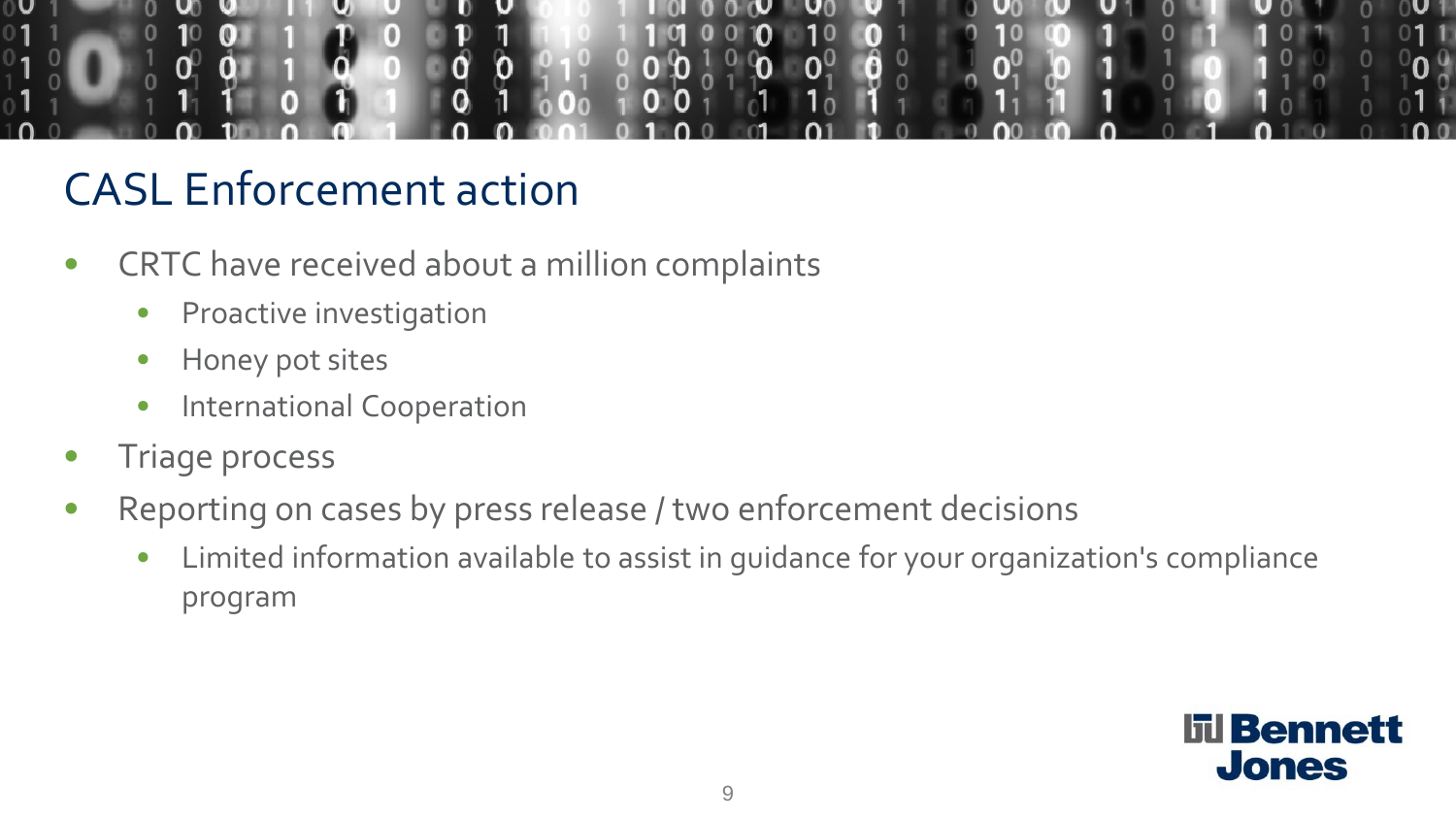

- **Access Communications**
	- computer reseller based in Saskatchewan
		- Malware infected server sent millions of messages unknown to owner
		- 24 million emails June 2014
		- 73 million emails July 2014
	- CRTC notified owner
	- Small business cooperates to remedy
	- **No fine**

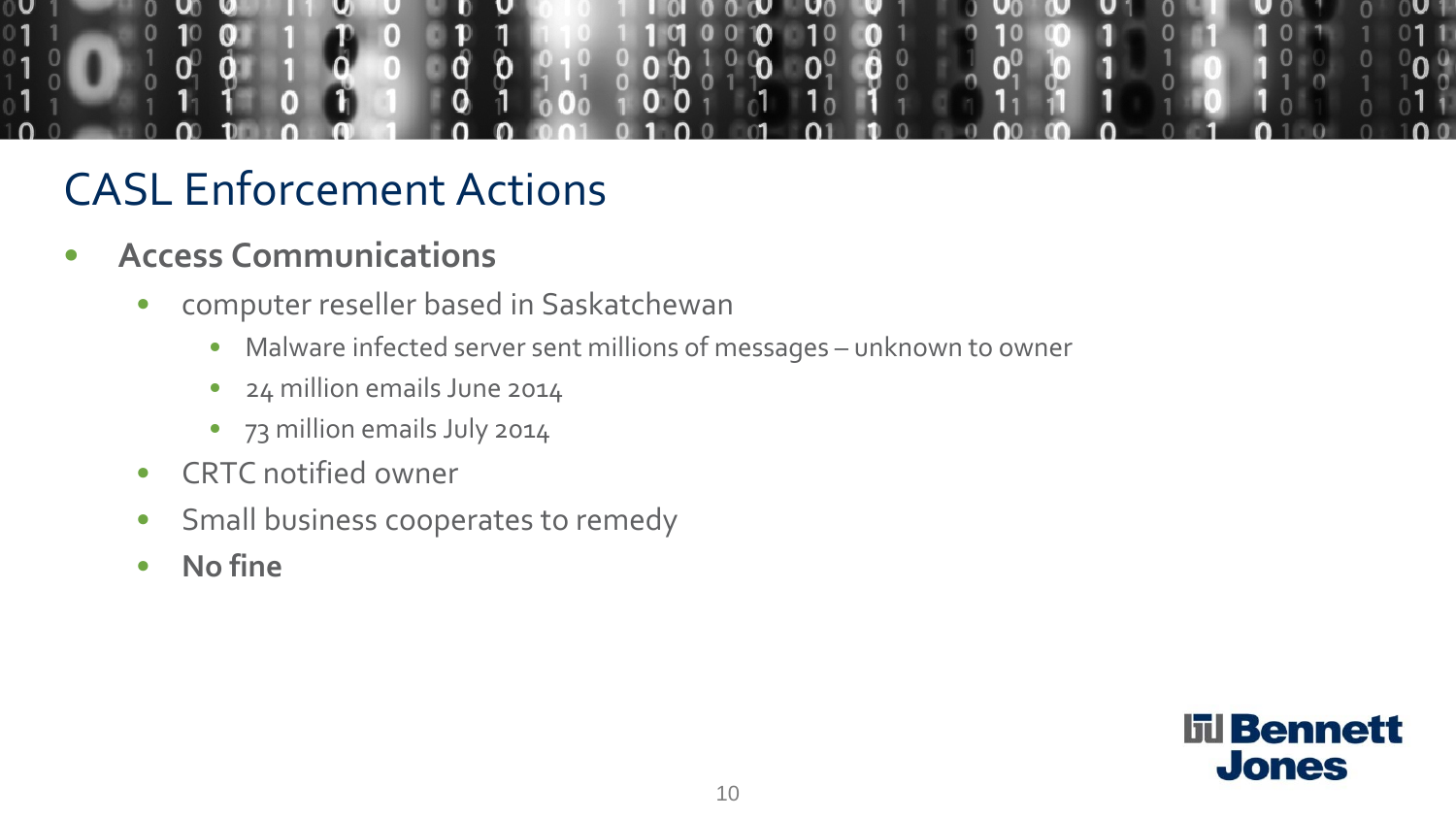

- **Compu-Finder**
	- Sent four CEM campaigns without consent,
		- between July 2, 2014 September 16, 2014
		- promoting training courses
		- unsubscribe mechanisms did not function properly
			- not valid for 60 days after message sent
			- No indication given effect without delay
	- Analysis shows Compu-Finder responsible for 26% of all complaints received at the time
	- **\$1.1 million dollar** penalty
	- Compu-Finder disputing the Notice of Violation

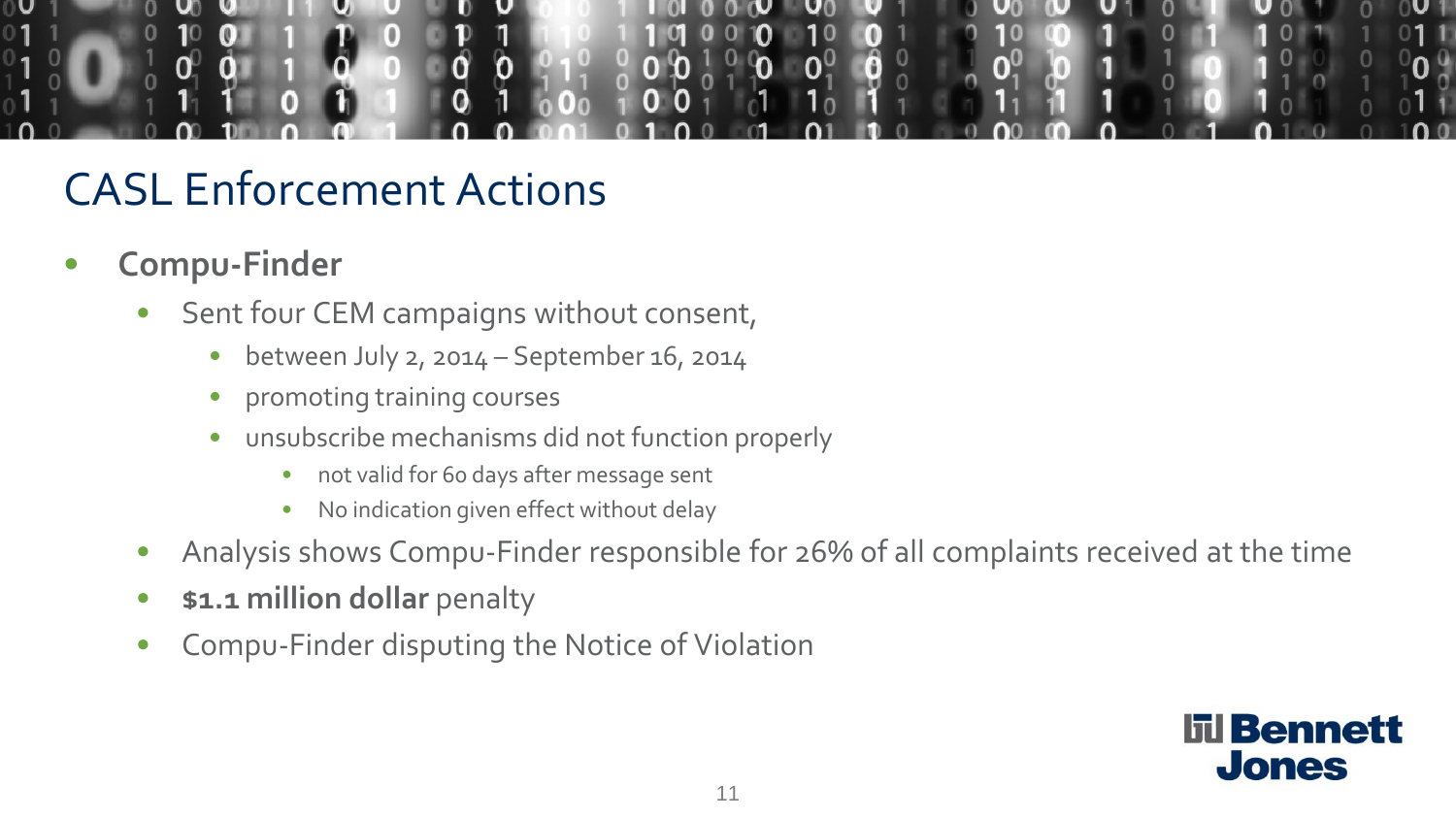

- **Compu-Finder**
- OPC conducts its own investigation of Compu-Finder
	- Commissioner initiated investigation under Principle 4.3 Consent
	- Results:
		- Collecting personal information, not just business contact information
		- Lack of appropriate consent
		- Use of addresses after July 1, 2014 using address harvesting software brings PIPEDA S. 7.1(2)(b) into play so can not claim under 'publicly available' exception

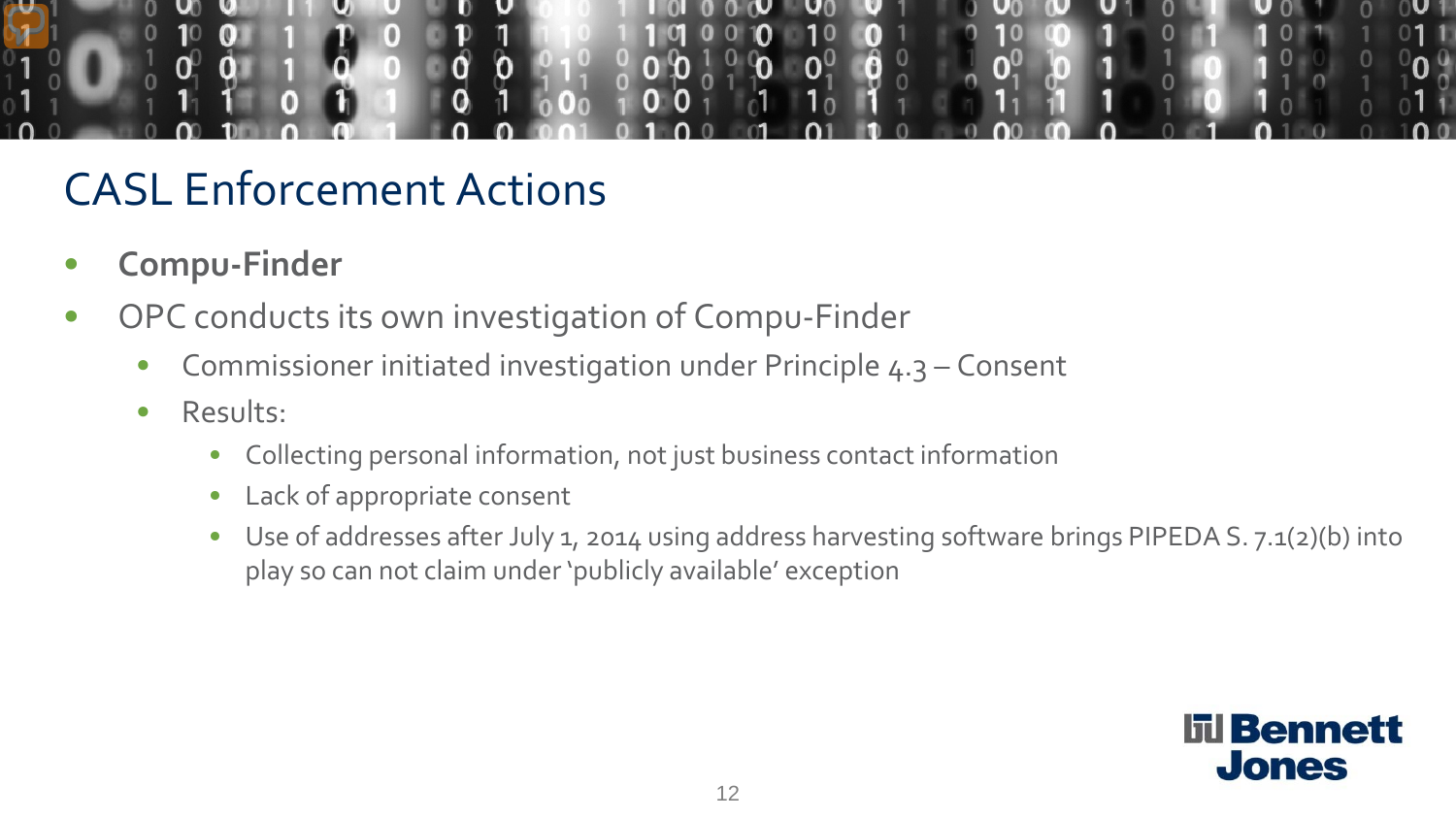

- **Compu-Finder -** OPC recommendations
	- 1. Designate an individual responsible for compliance with the Act;
	- 2. Develop and implement a privacy policy and procedures;
	- 3. Publish the policy in an easily accessible and understandable form;
	- 4. Train employees on the privacy policy and procedures;
	- 5. Consent: revise the telemarketing script to be compliant;
	- 6. Maintain appropriate records and evidence of express and implied consent;
	- 7. Only market to individuals from which proper consent has been obtained;
	- 8. Cease automated forms of collecting e-mail addresses; and
	- 9. Commission a third party audit of its privacy practices.

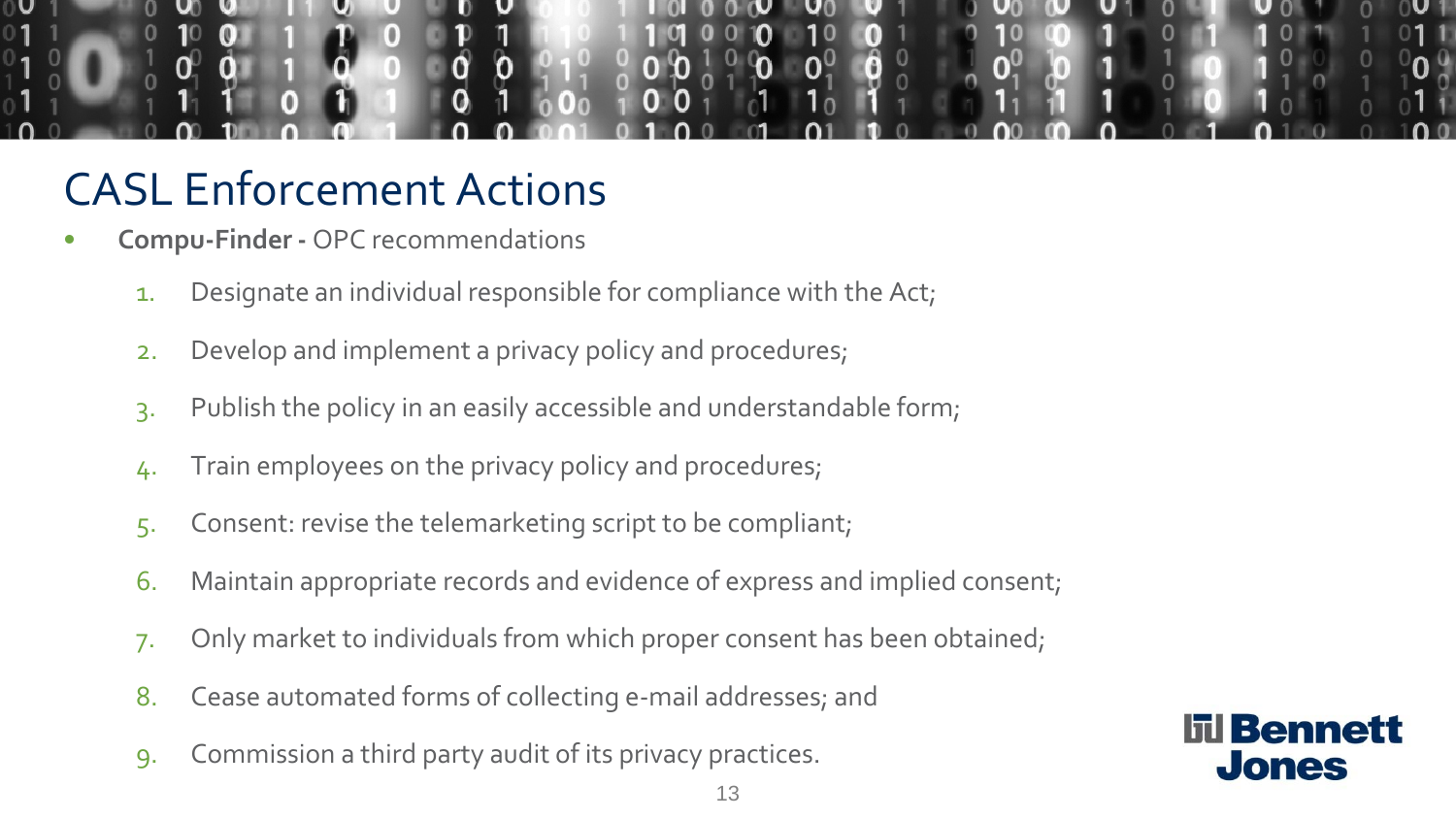

- Compu-Finder key lessons
	- You need to be able to back up your responses
	- An accountability framework is key
	- Due diligence is key
	- Record keeping is key
	- Using email harvesting software removes the exemption for 'publicly available information'
	- Must be transparent about privacy practices
- **Must comply with both privacy obligations and CASL obligations!**

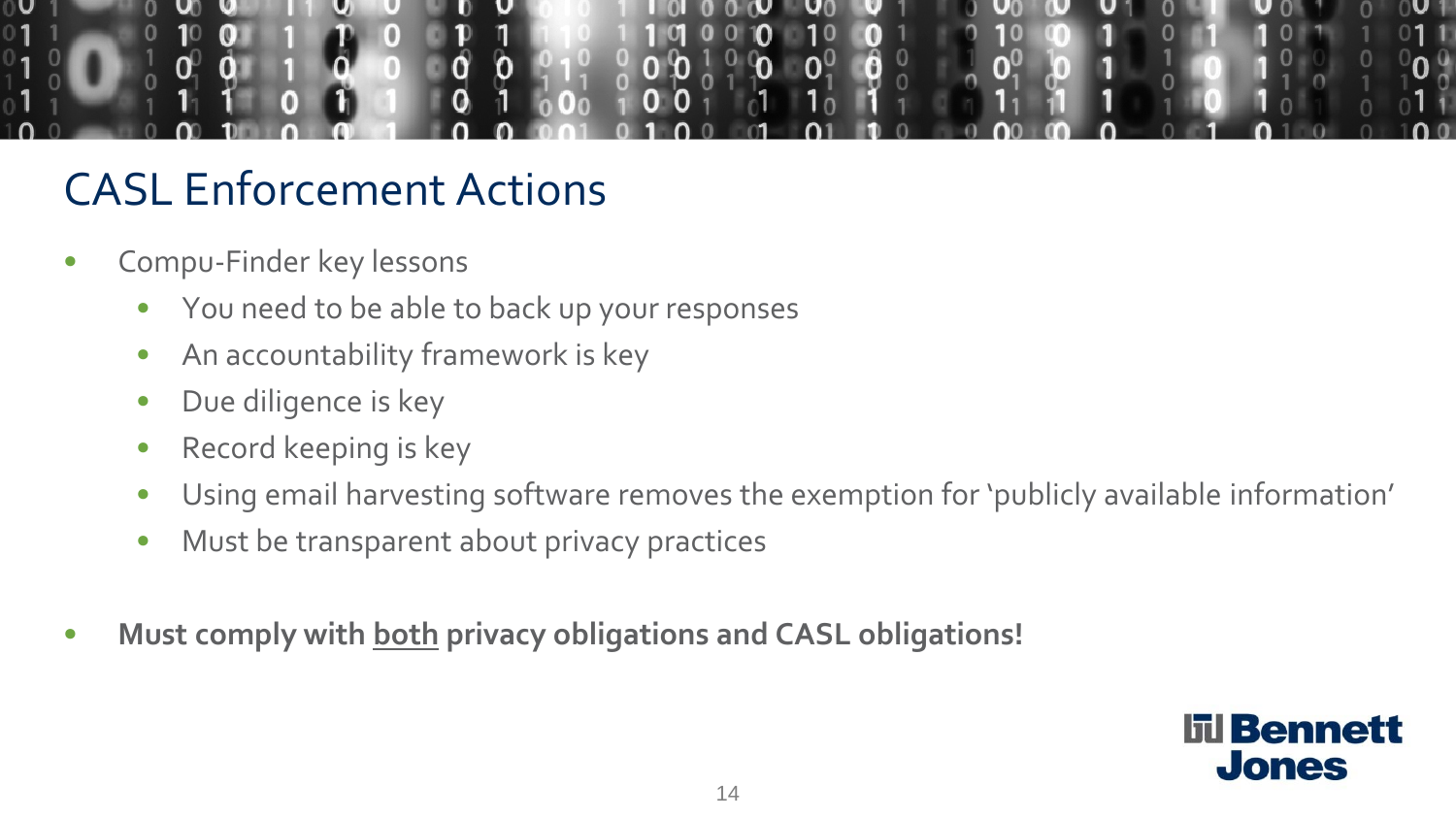

- **Plenty of Fish** (social media dating service)
	- Sent commercial electronic messages to registered users of the Plenty of Fish online dating service, on its own behalf
	- Messages contain an unsubscribe mechanism:
		- that was not set out 'clearly and prominently' and
		- was not able to be 'readily performed'
	- Respond to complaint with Undertaking
		- implement a compliance program
		- brought their unsubscribe mechanism into compliance with CASL
		- **\$48,000** penalty

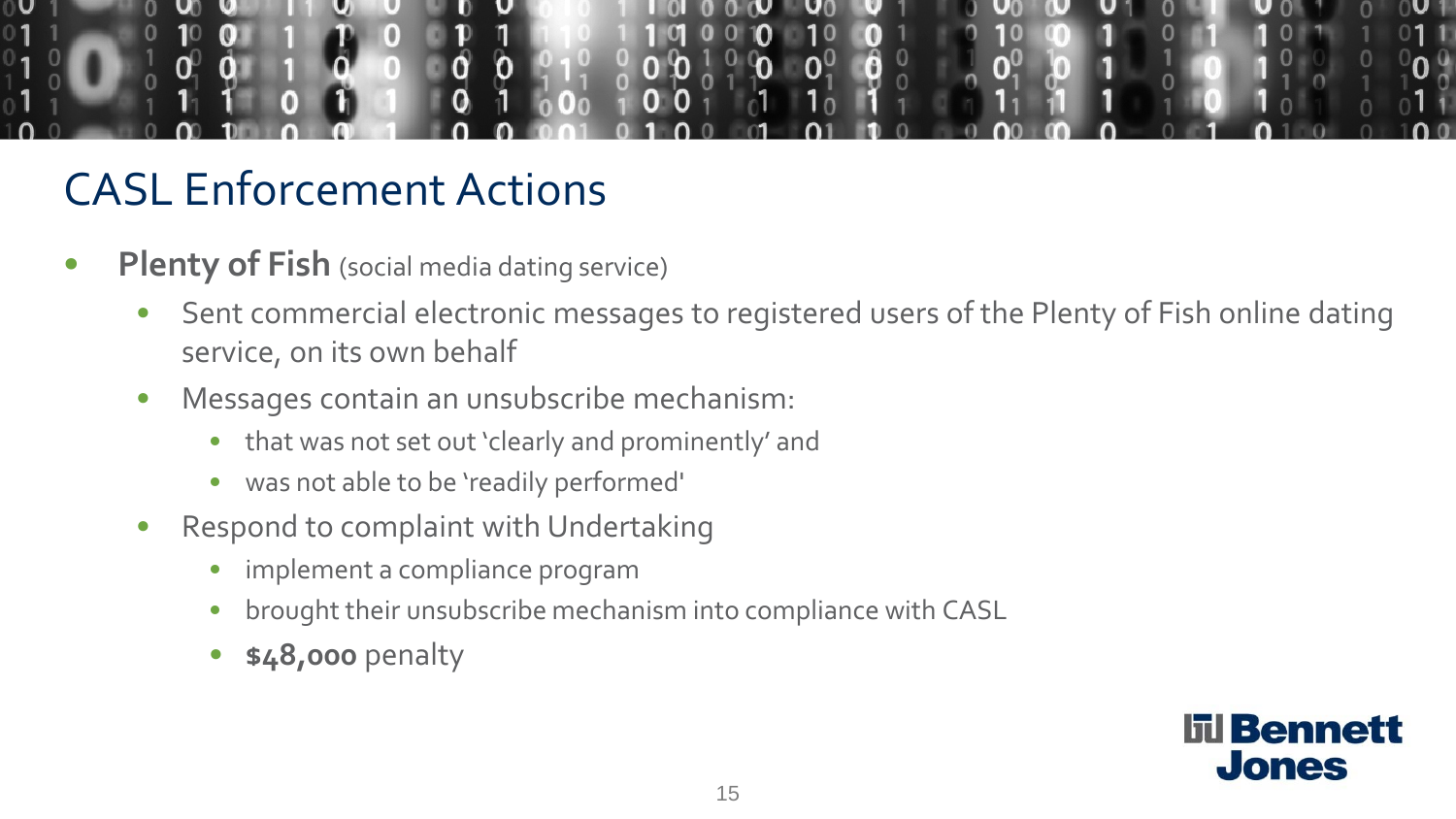

- **Porter Airlines** 
	- Sent commercial messages without an unsubscribe mechanism
	- Did not honour unsubscribe requests
		- In one case within 10 days
	- Unsubscribe issues
		- Notice of unsubscribe not prominently set out
		- Some messages had 2 unsubscribes , one of which did not work
		- Some messages had no unsubscribes
	- Unable to prove consent in all cases
	- Respond to complaint with Undertaking
		- implement a compliance program
		- brought their unsubscribe mechanism into compliance with CASL
		- **\$150,000 penalty** 16

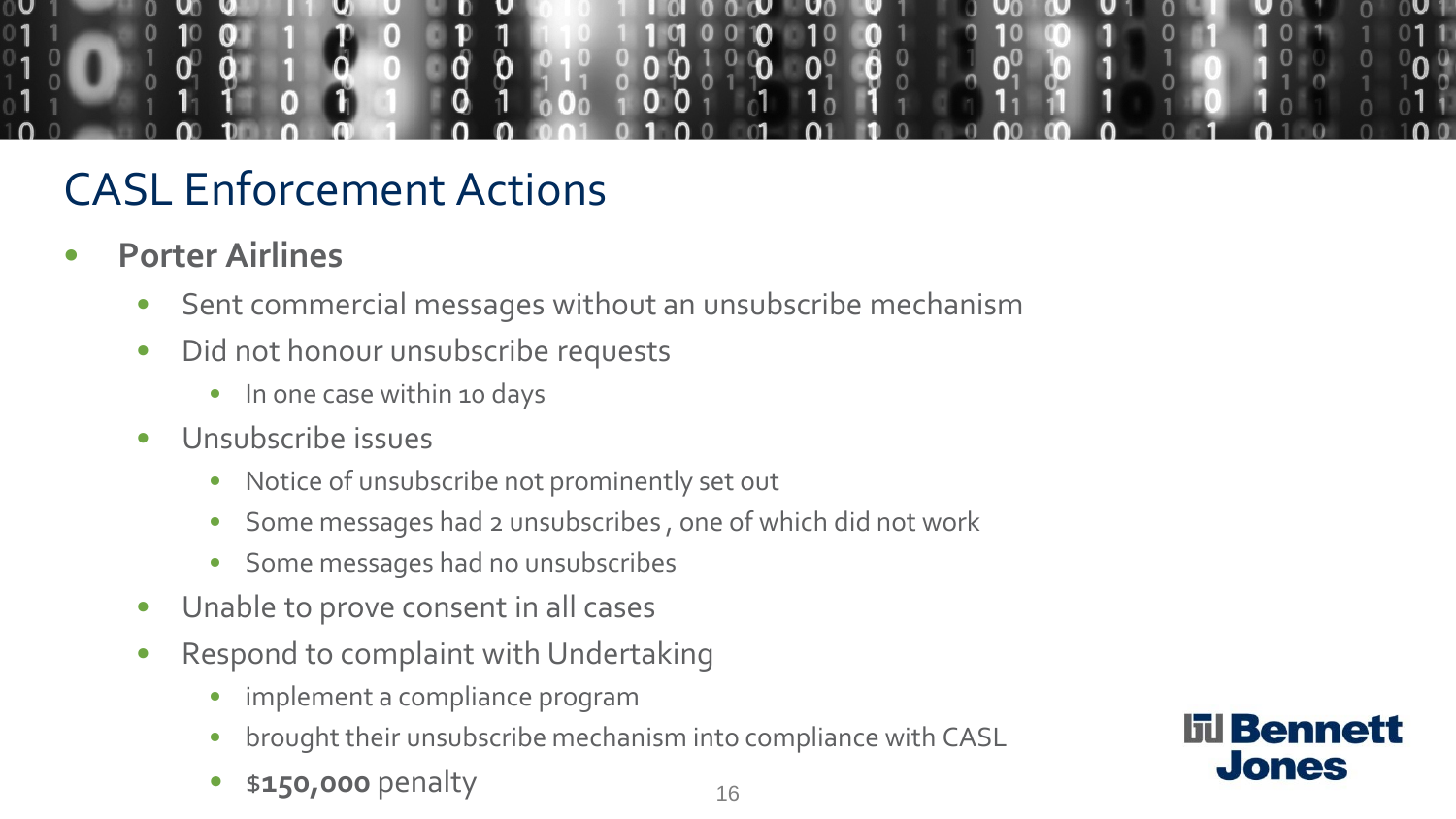

- **Rogers Media**
	- Sent commercial messages without an adequate unsubscribe mechanism
		- Not enabled, or
		- Not able to be readily performed
	- Did not contain an electronic address valid for 60 days
	- Did not honour some unsubscribe requests within 10 days
	- Respond to complaint with Undertaking
		- implement a compliance program
		- brought their unsubscribe mechanism into compliance with CASL
		- Commit that 3<sup>rd</sup> party service providers will also comply with CASL
		- **\$200,000** penalty

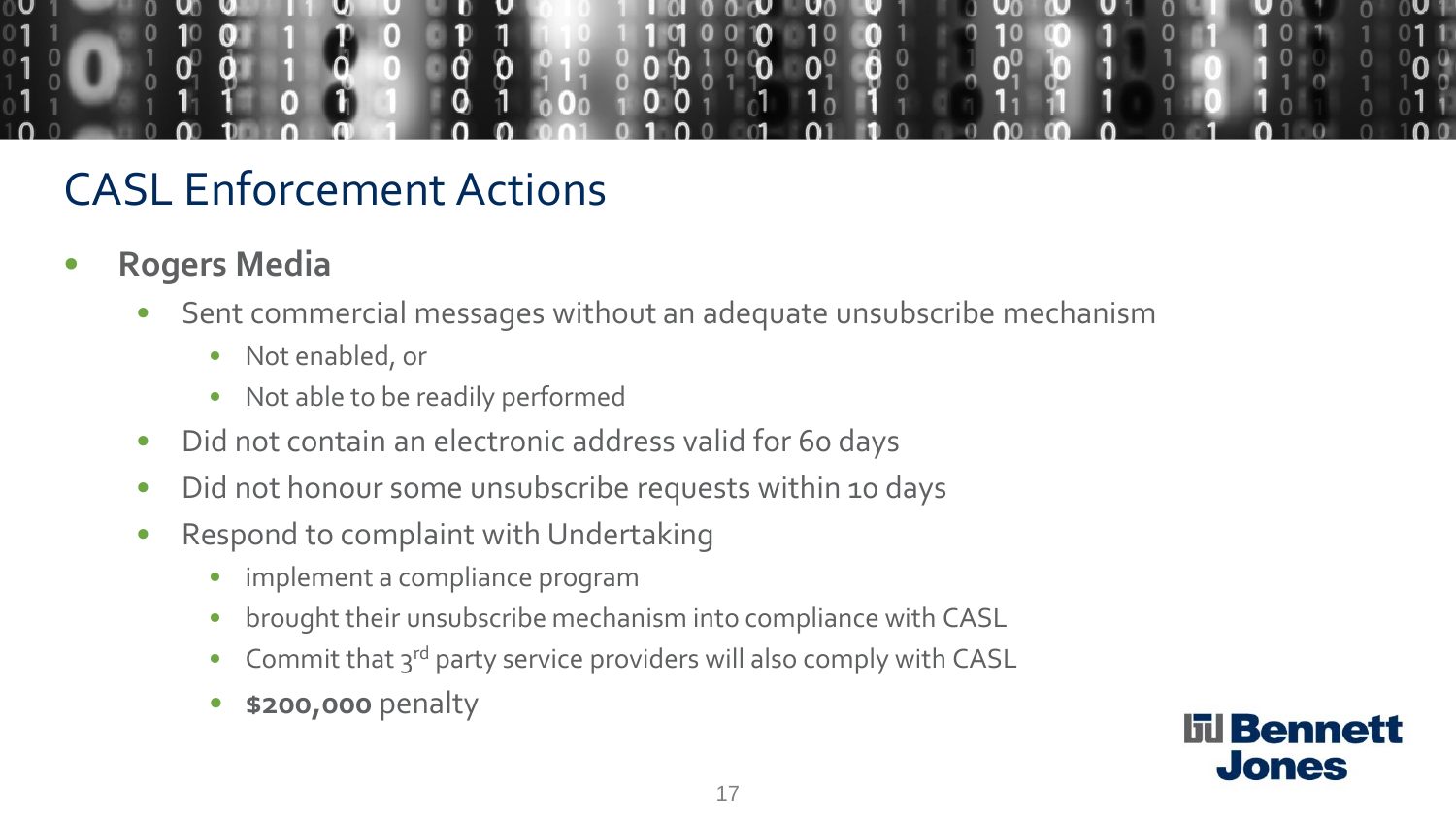

- **Kellogg Canada**
	- Sent CEMs during a period of October December 2014 without consent
	- Some work carried out by  $3^{rd}$  party message service provider
	- Respond to complaint with Undertaking
		- implement a compliance program
		- commitment to require 3<sup>rd</sup> party message service providers to comply with CASL
		- **\$60,000** penalty
	- **Note customer is responsible for the service provider's actions!**

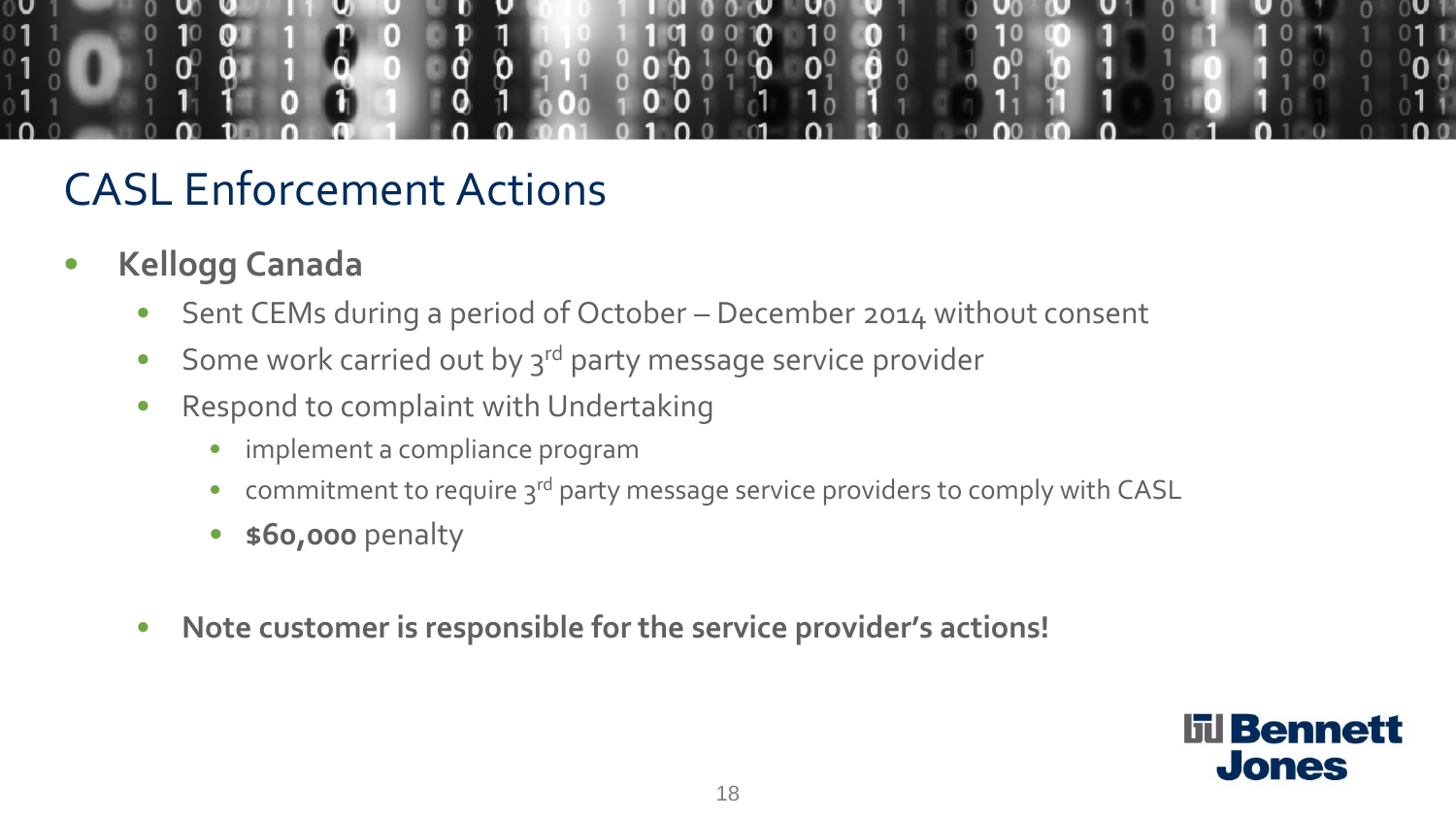

- **Blackstone Learning Corp.**
	- Sent 9 CEM campaigns without consent
	- Compliance and enforcement decision
	- CRTC issues penalty of **\$640,000**
	- Blackstone defends claiming implied consent based on conspicuous publication
	- Blackstone did not provide evidence to show:
		- where or how it discovered any of the recipient addresses,
		- when the addresses were obtained,
		- whether their publication was conspicuous,
		- whether they were accompanied by a disclaimer statement, or
		- how Blackstone determined that the messages it was sending were relevant to the roles or functions of the intended recipients
	- Penalty reduced to **\$50,000**

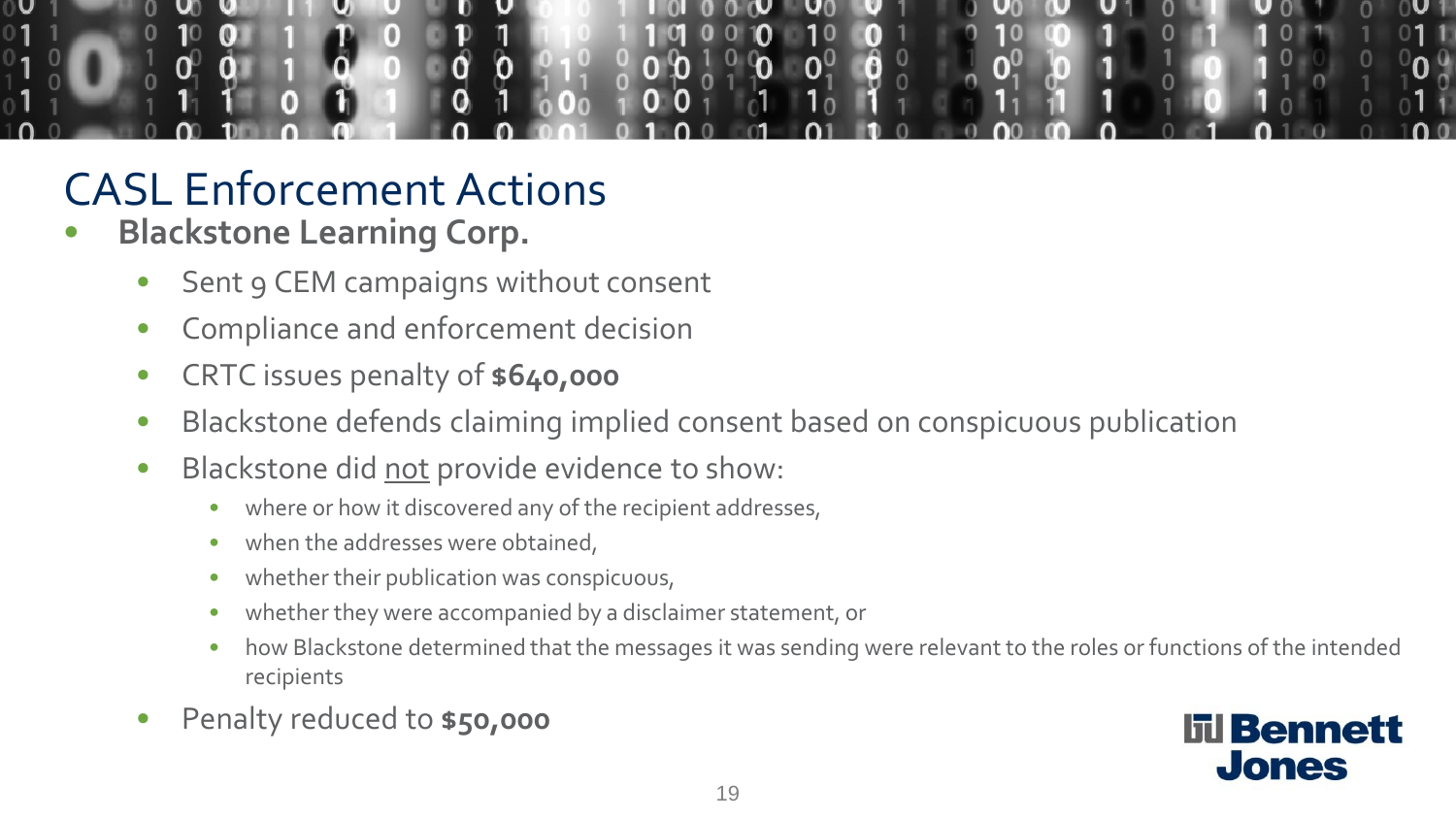

- **William Rapanos**
- Operates service printing and distributing flyers
	- 3 message campaigns (58 complaints received by CRTC)
		- 3 violations sending CEM to a person without consent
		- 3 violations sending CEM without the prescribed information
			- Identifying the sender
			- Contact details
		- 1 violation sending CEM without an unsubscribe mechanism
	- **\$15,000 penalty**
	- CRTC does not buy defenses (i) it was not me but boarders using my wifi (though CEMs sent from his domain) (ii) victim of identity theft, (iii) proof must be beyond a reasonable doubt or violates Charter **līl Bennett**

**Jones**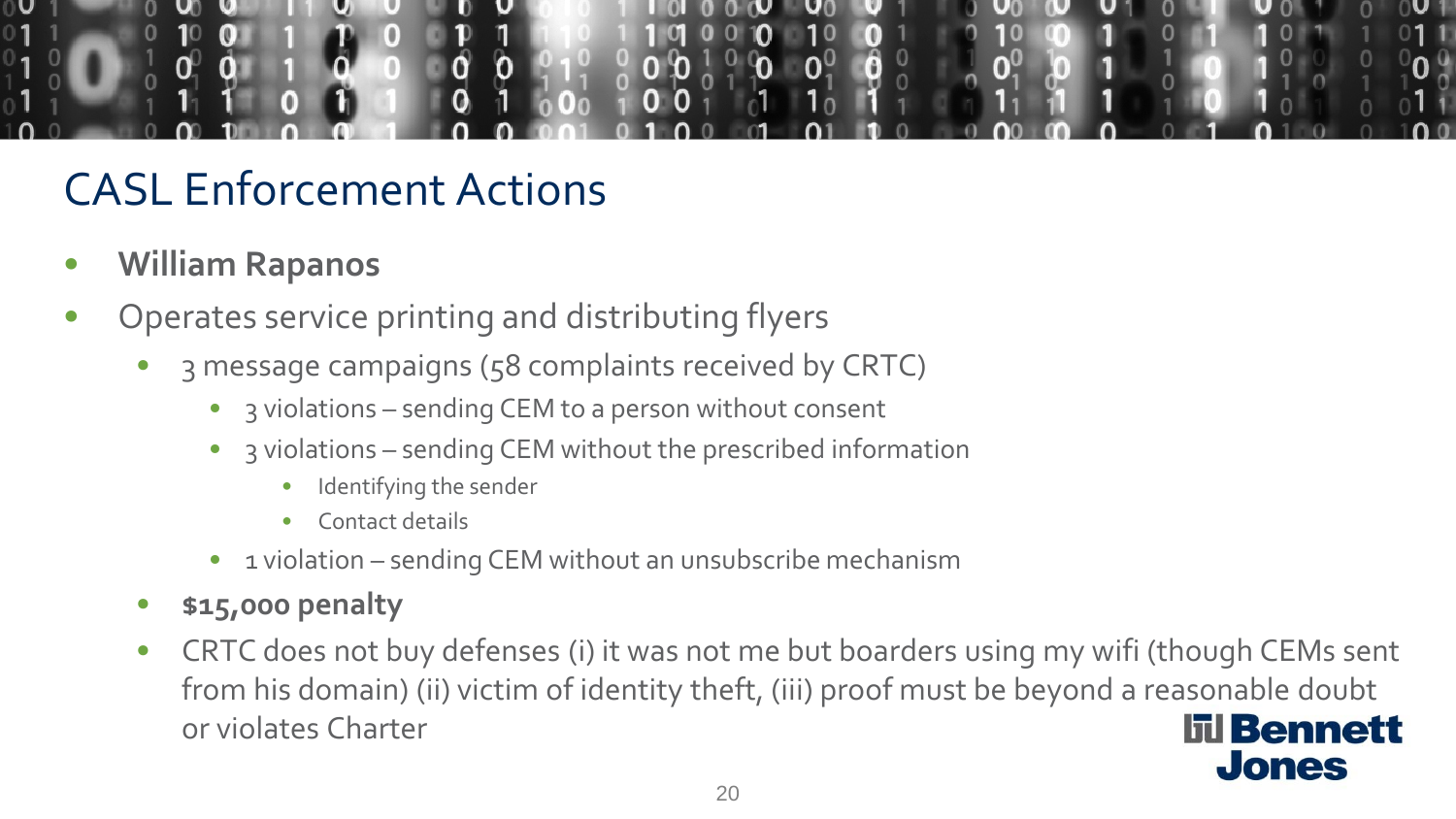

- **Mr. Halazon and TCC**
	- Mr. Halazon, CEO of Couch Commerce
	- Alleged CEMs sent with unsubscribe mechanism that did not work
		- could not be readily performed,
		- requests not acted upon in 10 days
	- Couch Commerce goes bankrupt
	- CRTC pursues Mr. Halazon **personally** under S. 31 CASL
	- Undertaking
	- Mr. Halazon pays **\$10,000** penalty
	- Successor company, TCC agrees to implement compliance program

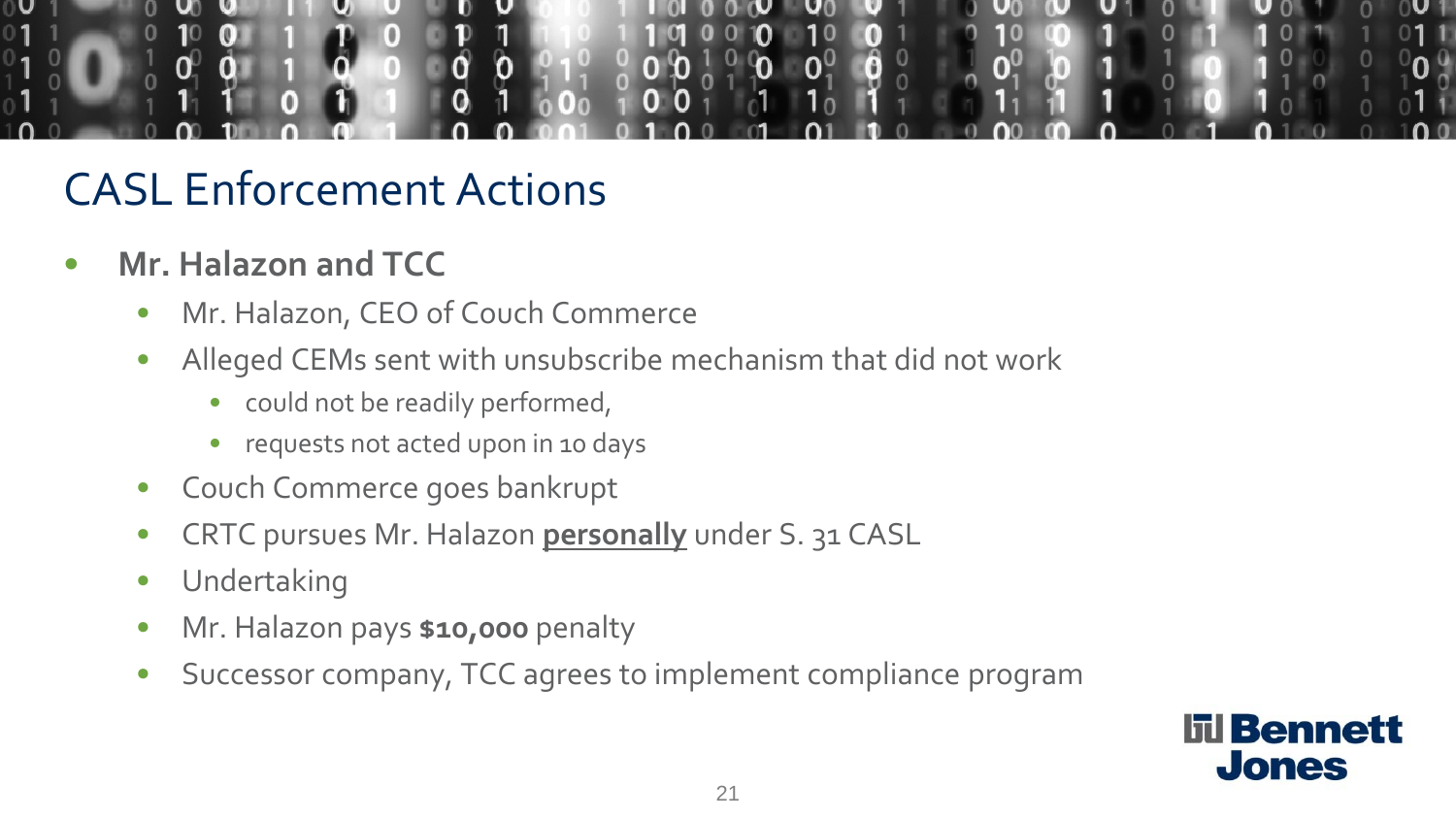

- Summary Learnings to date
	- Legitimate businesses are often being pursued under CASL
	- Formalities and technical compliance are essential to avoid liability
	- Understand CASL. The legislation is complex and has contradictory provisions. A potential defendant should carefully assess the legislation.
	- Develop a compliance program. Development of a policy and actions to support the compliance efforts mean that an organization is more likely to understand the scope and limitation of the implied consent regime under CASL.
	- Must comply with both CASL and privacy law.

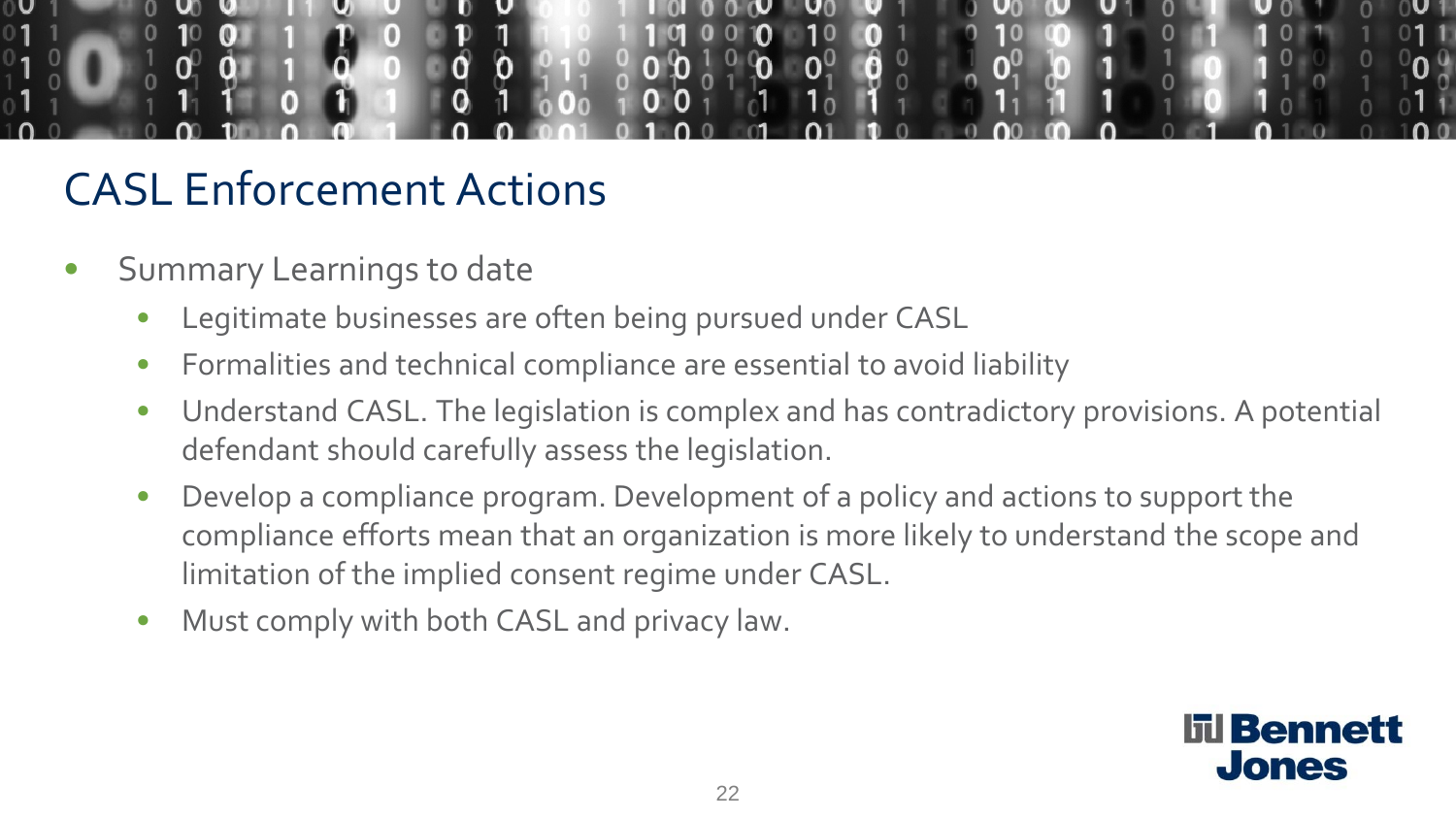

Mandatory Breach Notification

**III** Bennett **Jones**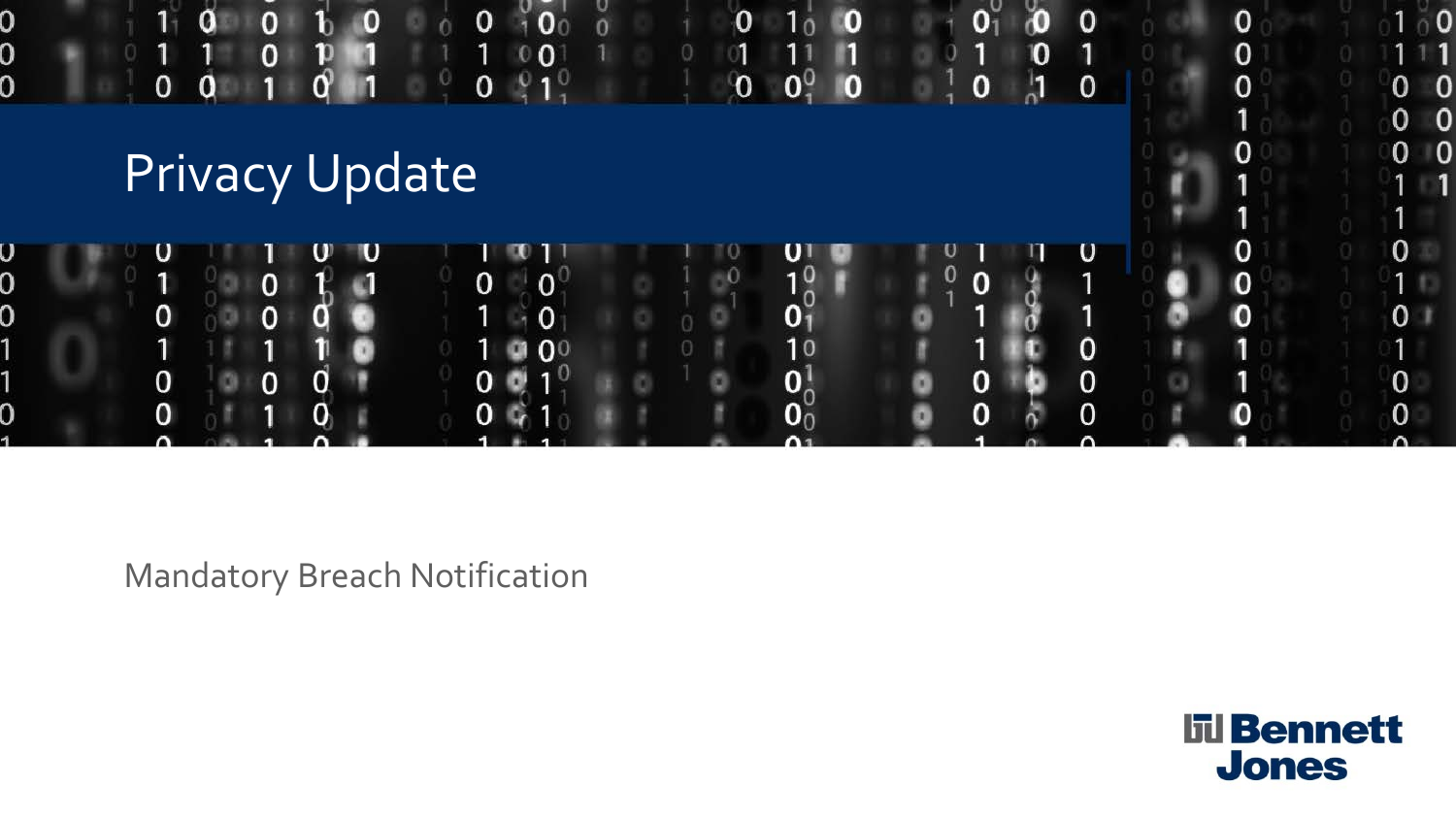

## Breach Notification

- Notification can be an important means of risk mitigation
	- Effort to communicate to customers
		- Empower customers to protect themselves
		- Can mitigate reputational impact
	- Important to provide first stage of remediation
- Mandatory in Alberta since 2010
- Soon to be mandatory nationally under PIPEDA
- Draft Regulations released

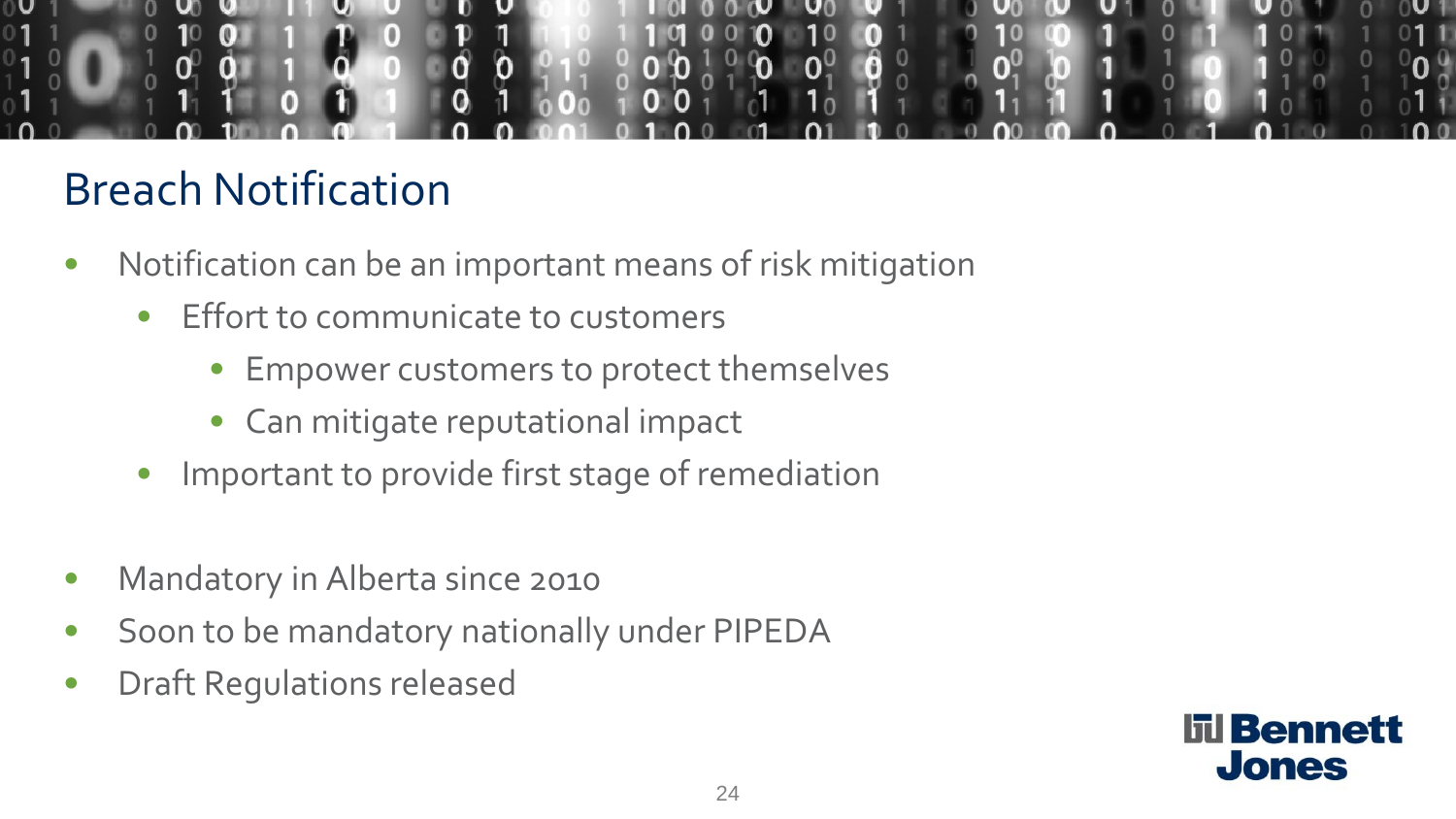

# Alberta PIPA

- Mandatory to report the breach to OIPC 2 stage process:
	- (1) would a reasonable person consider that a real risk of "*significant harm"* exists to an individual as a result of the breach?
		- Some damage or detriment or injury that could be caused to those affected individuals as a result of the incident.
		- The harm must also be "significant." It must be important, meaningful, and with non-trivial consequences or effects.
		- Risk of detriment, damage, injury, humiliation, etc.
	- (2) Is there a "*real risk*" of the significant harm will occur?
		- The likelihood that the significant harm will result must be more than mere speculation or conjecture. Must be a cause and effect relationship between the incident and the possible harm.
		- E.g. circumstances such as encryption may mitigate risk.
- OIPC to advise on notification or not based on harm assessment

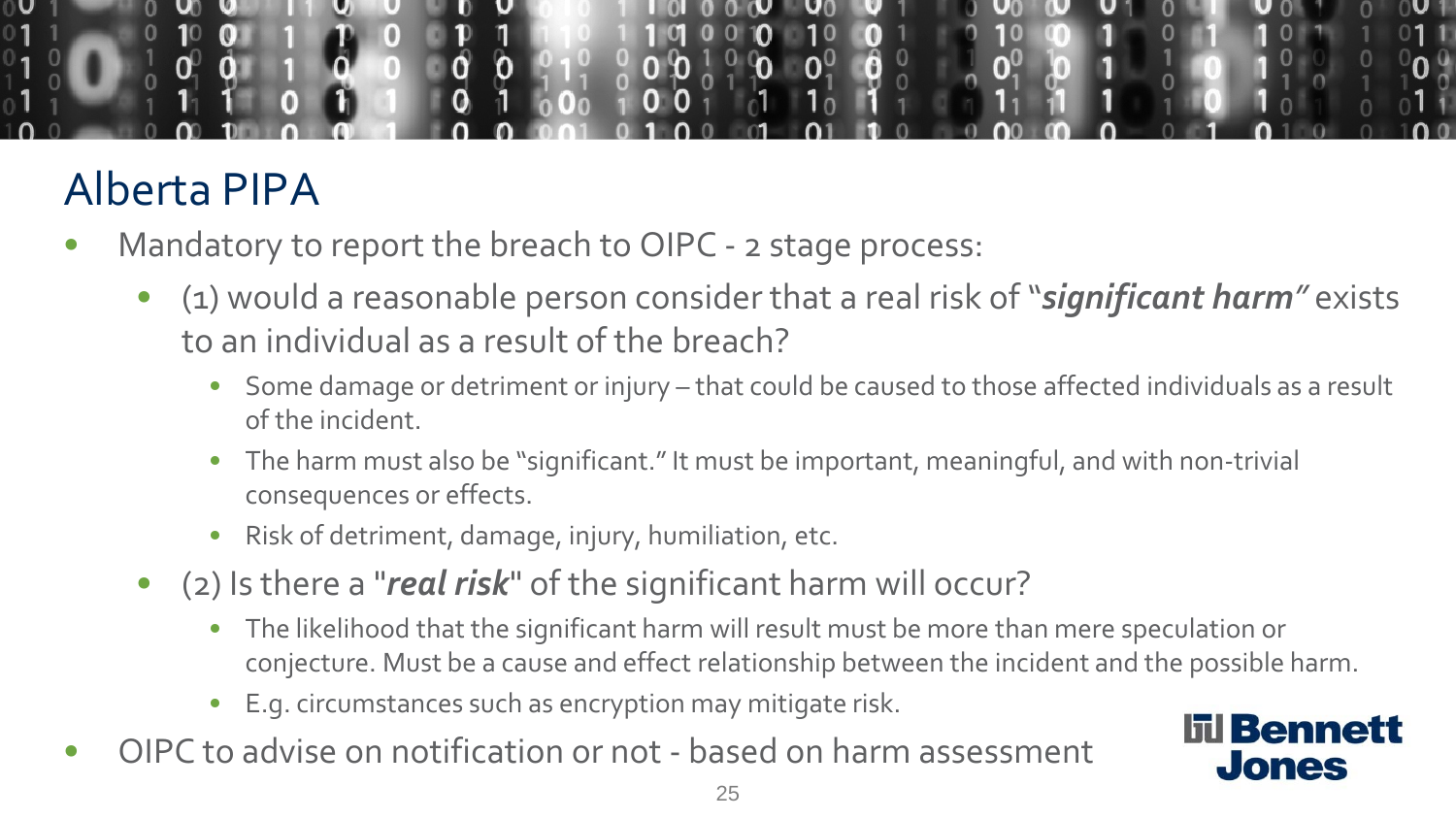

- Reporting obligation unless prohibited by law
- Obligation of an organization to report to Federal Privacy Commissioner
	- Any breach of security safequards
	- If reasonable in the circumstances to believe that the breach creates a real risk of significant harm to an individual
- Obligation of an organization to report to individual
	- Any breach of security safequards
	- If reasonable in the circumstances to believe that the breach creates a real risk of significant harm to an individual
- Notification to contain sufficient information to allow the individual to understand the significance to them of the breach and to take steps, if any are possible, to reduce the risk of harm that could result from it or to mitigate that harm **līl Bennett Jones**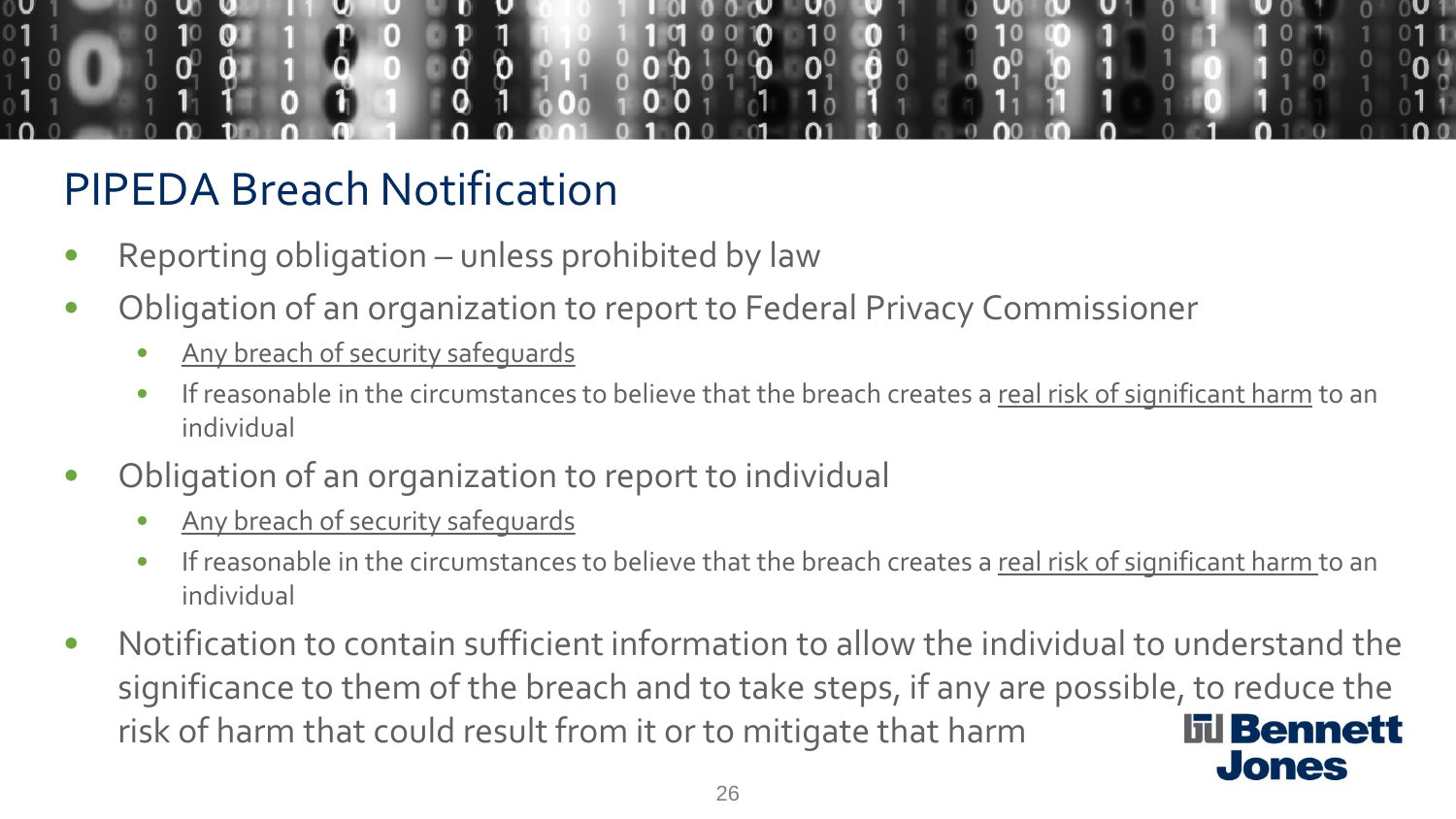

- Notification shall be given as soon as feasible after the organization determines that the breach has occurred
- Factors relevant to whether a breach of security safeguards creates a real risk of significant harm to the individual include
	- sensitivity of the personal information involved in the breach,
	- probability that the personal information has been, is being or will be misused
- Additional duty of organization to notify any other organization, a government institution or a part of a government institution of the breach if the notifying organization believes that the other organization or the government institution or part concerned may be able to reduce the risk of harm that could result from it or mitigate that harm

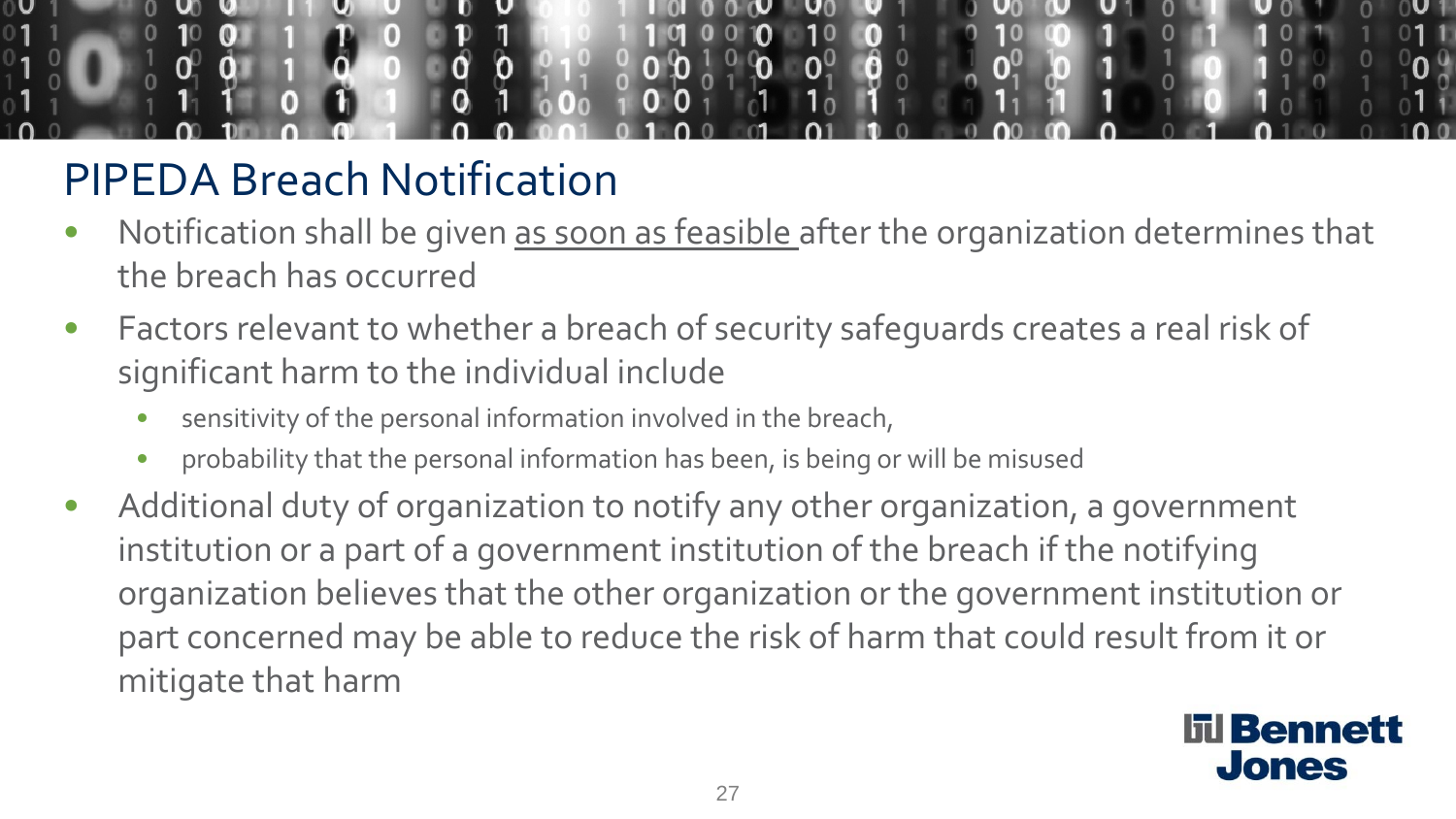

- PIPEDA Breach Notification
- An organization shall, in accordance with any prescribed requirements, keep and maintain a record of every breach of security safeguards involving personal information under its control
- Organization shall, on request, provide the Commissioner with access to, or a copy of, a record
- Regulations published for comment September 2, 2017

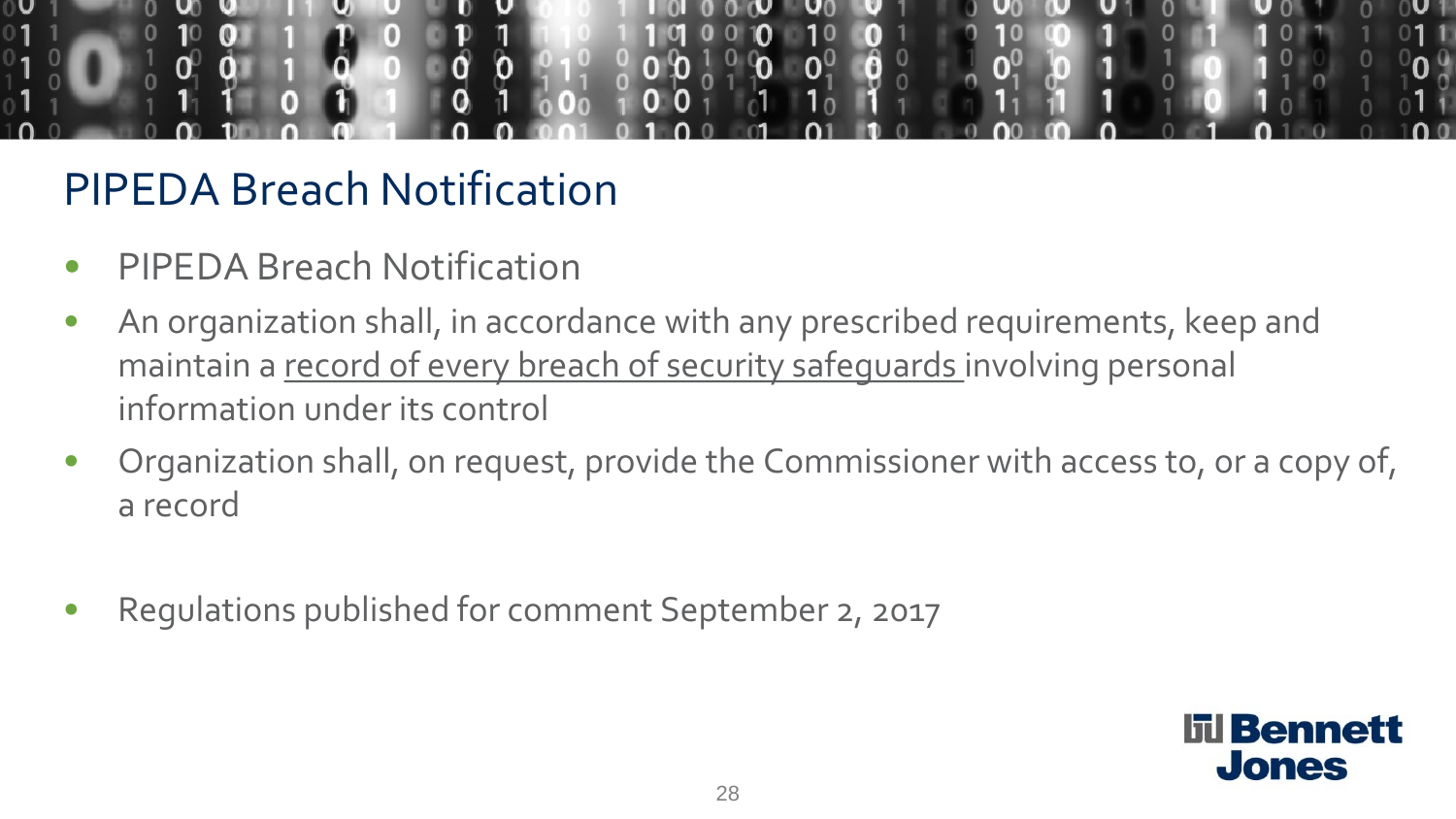• Breach of Security Safeguard Report to **OIPC** must be in writing and contain:

**(a)** a description of the circumstances of the breach and, if known, the cause;

**(b)** the day on which, or the period during which, the breach occurred;

**(c)** a description of the personal information that is the subject of the breach;

**(d)** an estimate of the number of individuals in respect of whom the breach creates a real risk of significant harm;

**(e)** a description of the steps that the organization has taken to reduce the risk of harm to each affected individual resulting from the breach or to mitigate that harm;

**(f)** a description of the steps that the organization has taken or intends to take to notify each affected individual of the breach; and

**(g)** the name and contact information of a person who can answer, on behalf of the organization, OIPC's questions about the breach. **līl Bennett** 

**Jones**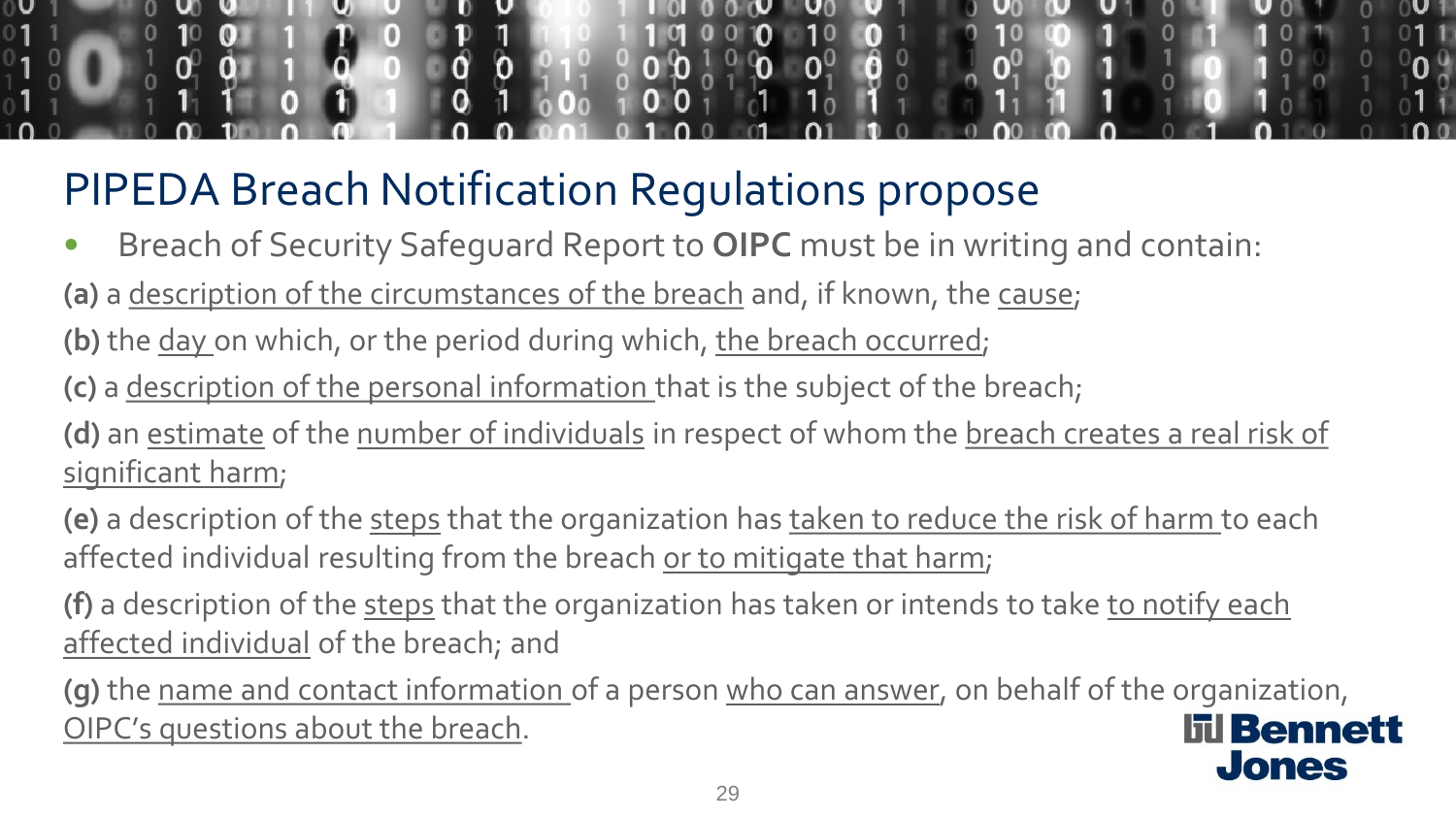

- Notification to **individuals** must contain:
- **(a)** a description of the circumstances of the breach;
- **(b)** the day on which, or period during which, the breach occurred;
- **(c)** a description of the personal information that is the subject of the breach;
- **(d)** a description of the steps that the organization has taken to reduce the risk of harm to the affected individual resulting from the breach or to mitigate that harm;
- **(e)** a description of the steps that the affected individual could take to reduce the risk of harm resulting from the breach or to mitigate that harm;
- **(f)** a toll-free number or email address that the affected individual can use to obtain further information about the breach; and
- **(g)** information about the organization's internal complaint process and about the affected individual's right, under the Act, to file a complaint with the Commissioner.

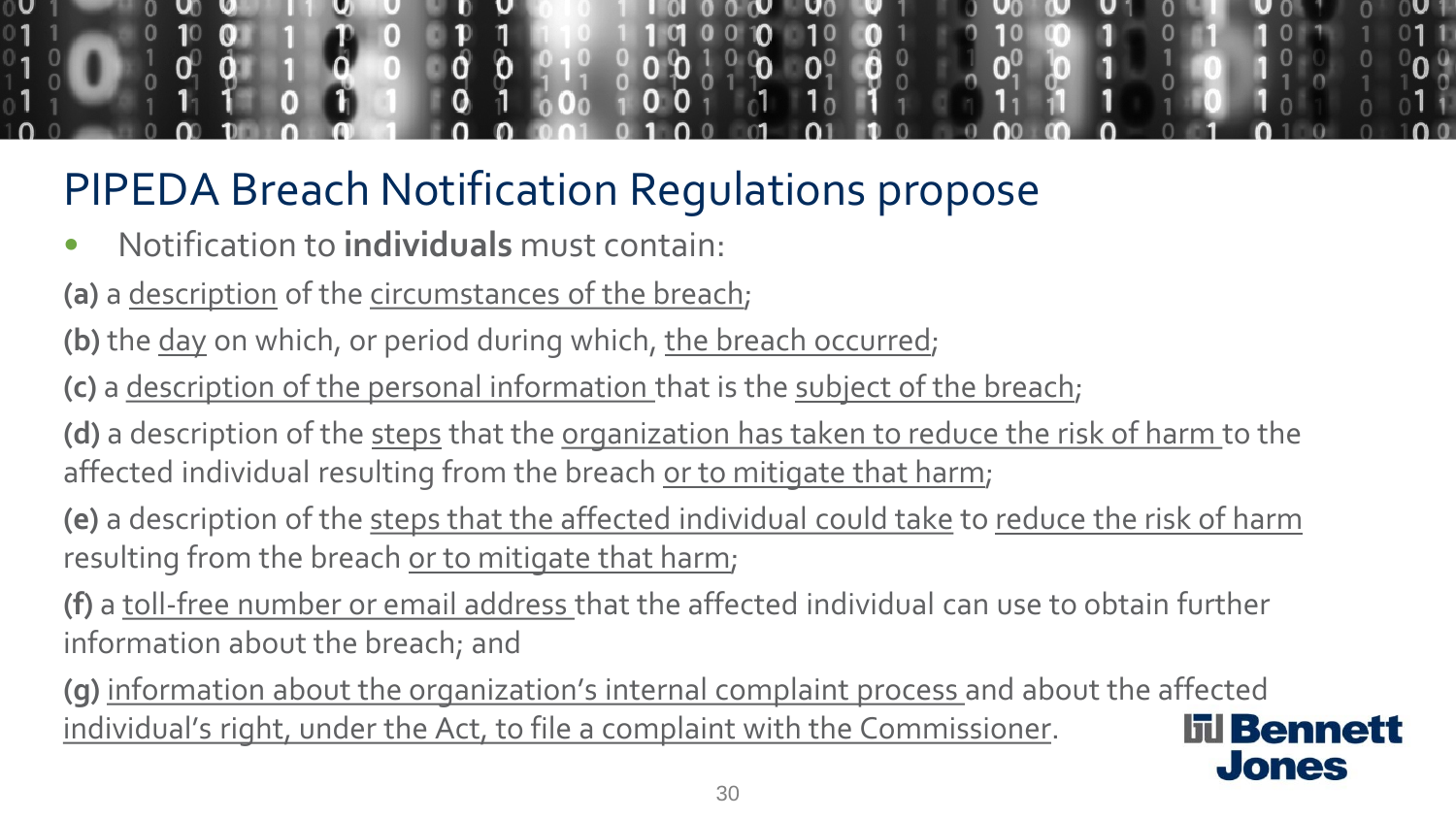

- Direct notification of individuals
	- Email (if person has consented to those mode of communication)
	- Letter
	- **Telephone**
	- In person
- Indirect notification of individuals
	- Conspicuous message on website for at least 90 days, or advertisement likely to reach them
	- Possible if giving direct notification
		- Would cause further harm
		- Cost of giving direct notification is prohibitive
		- Organization does not have current contact information

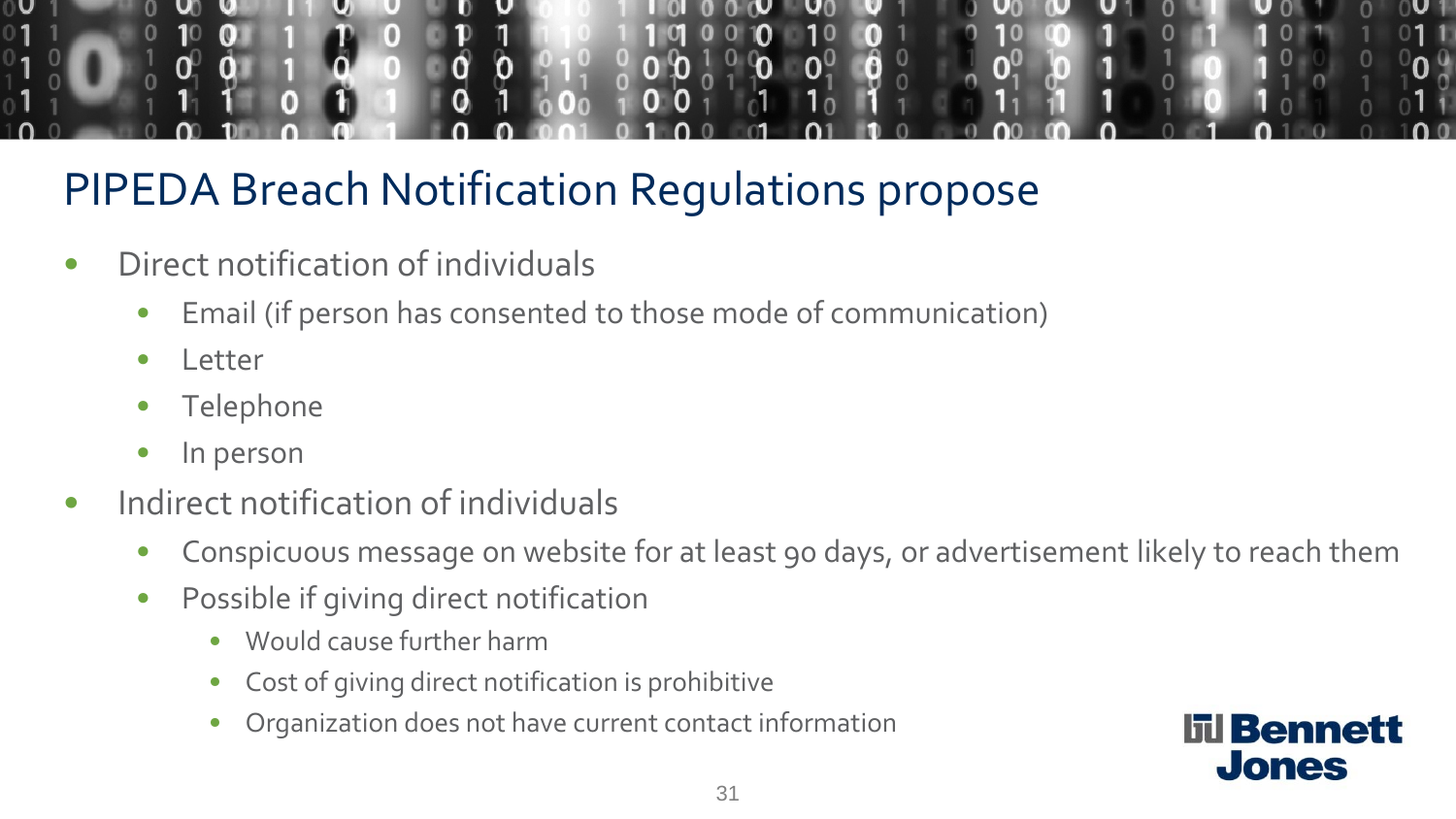

- Record keeping
- Organization must maintain a record of every breach of security safeguards for 24 months after the day on which the organization determines that the breach has occurred.
- Expect enhanced corporate obligation with record keeping requirement
	- Expect records to be sought out in inevitable litigation over the breach

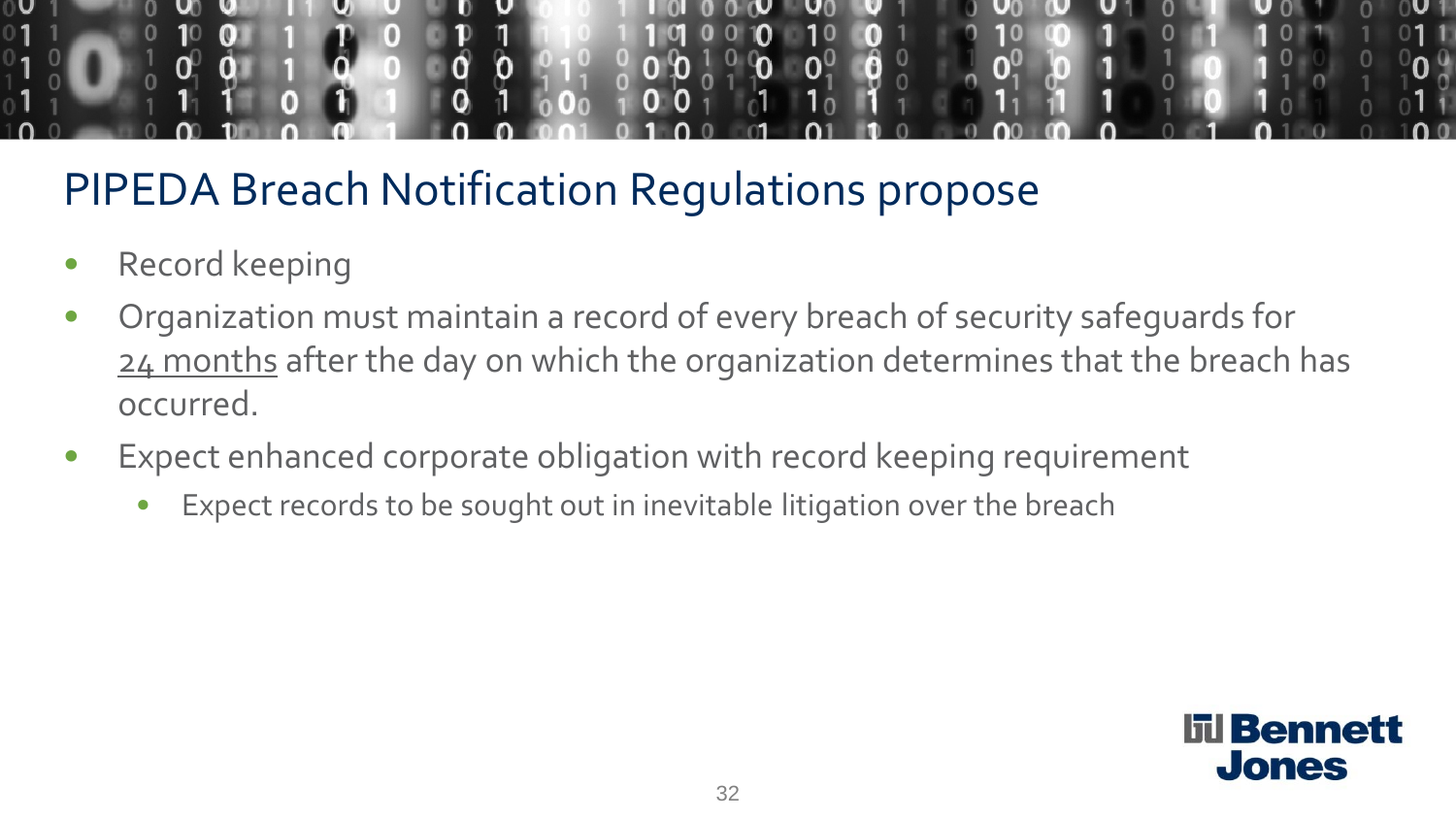

• Will come into force once final regulations are published

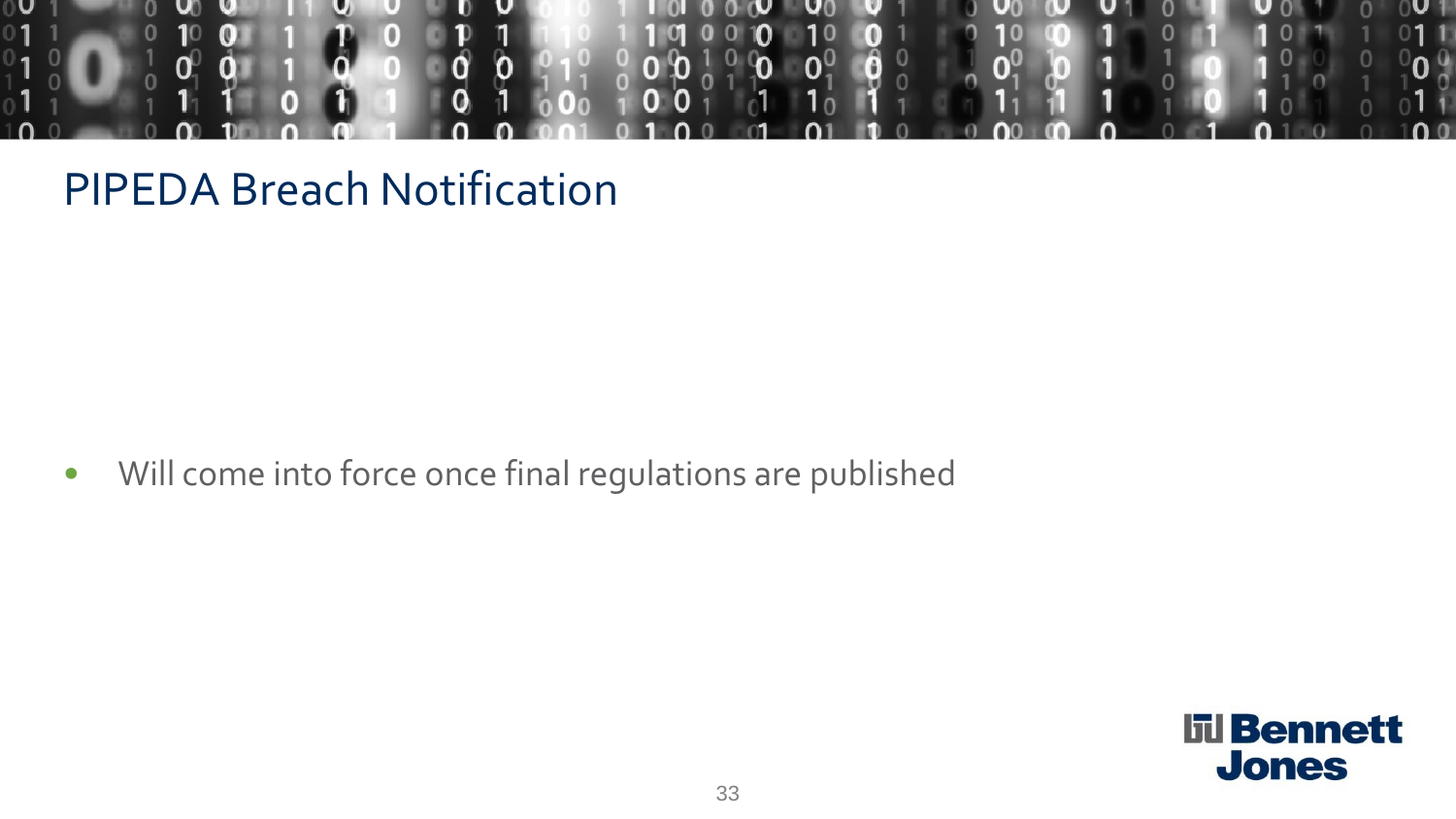# General Data Protection Regulation

 $\mathbf{O}$ 

 $\Omega$ 

O

 $\mathbf 0$ 

0



 $\mathbf{0}$   $\mathbf{0}^0$   $\mathbf{0}$ 

Ю

 $\bf{0}$ 

 $\frac{1}{2}$ 

 $\mathbf{0}$ 

 $\Omega$ 

 $\mathbf 0$ 

EU takes data protection to a new level

0

0<br>N

**III** Bennett **Jones** 

 $\Omega$ 

O

0

0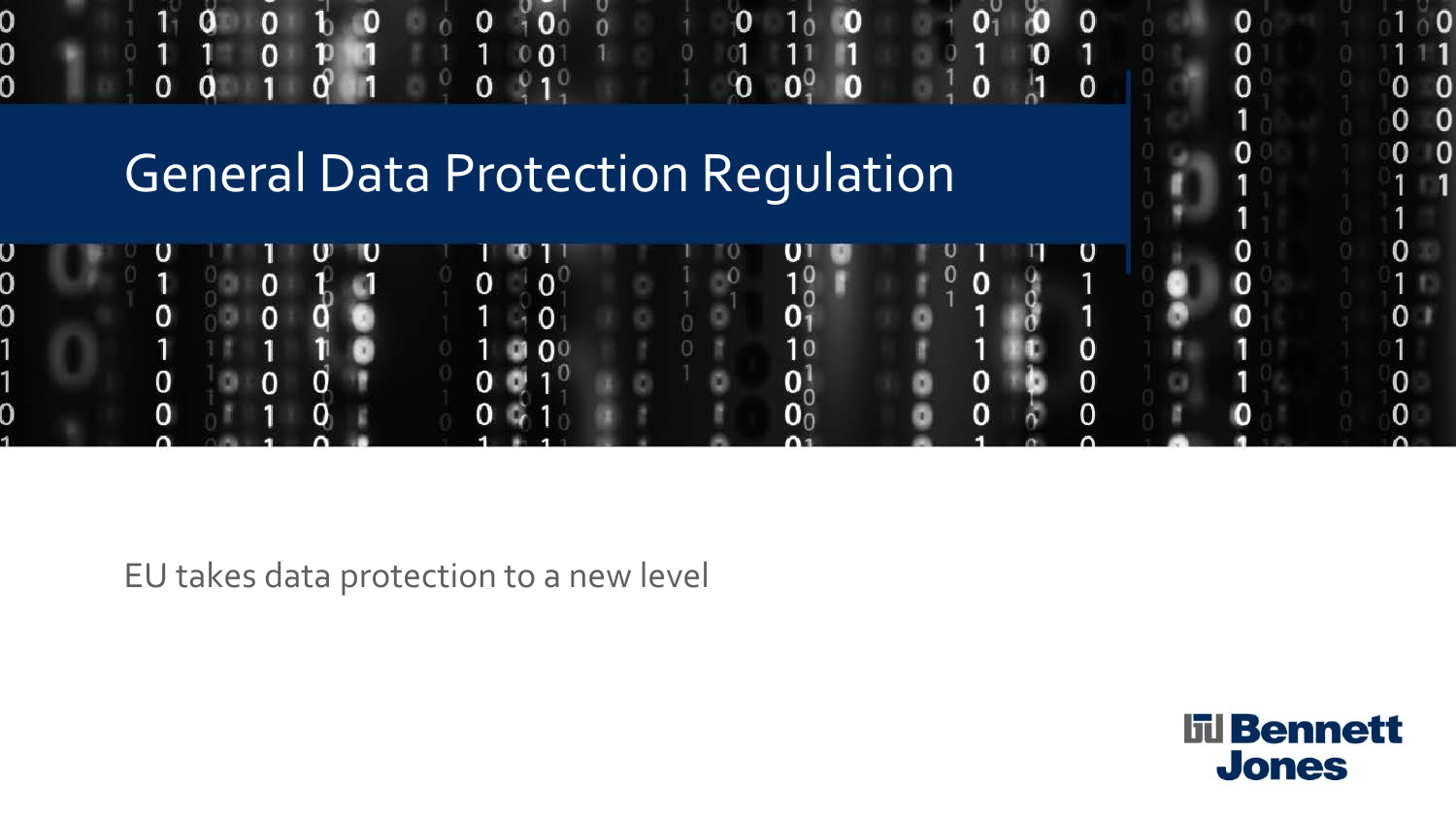

#### EU GDPR

- EU member states currently comply with EU Data Protection Directive 95/46/EC
	- Some substantial differences from current Canadian law
- New General Data Protection Regulation to be implemented by EU member states May 25, 2018
	- New liabilities
	- New rights of individuals

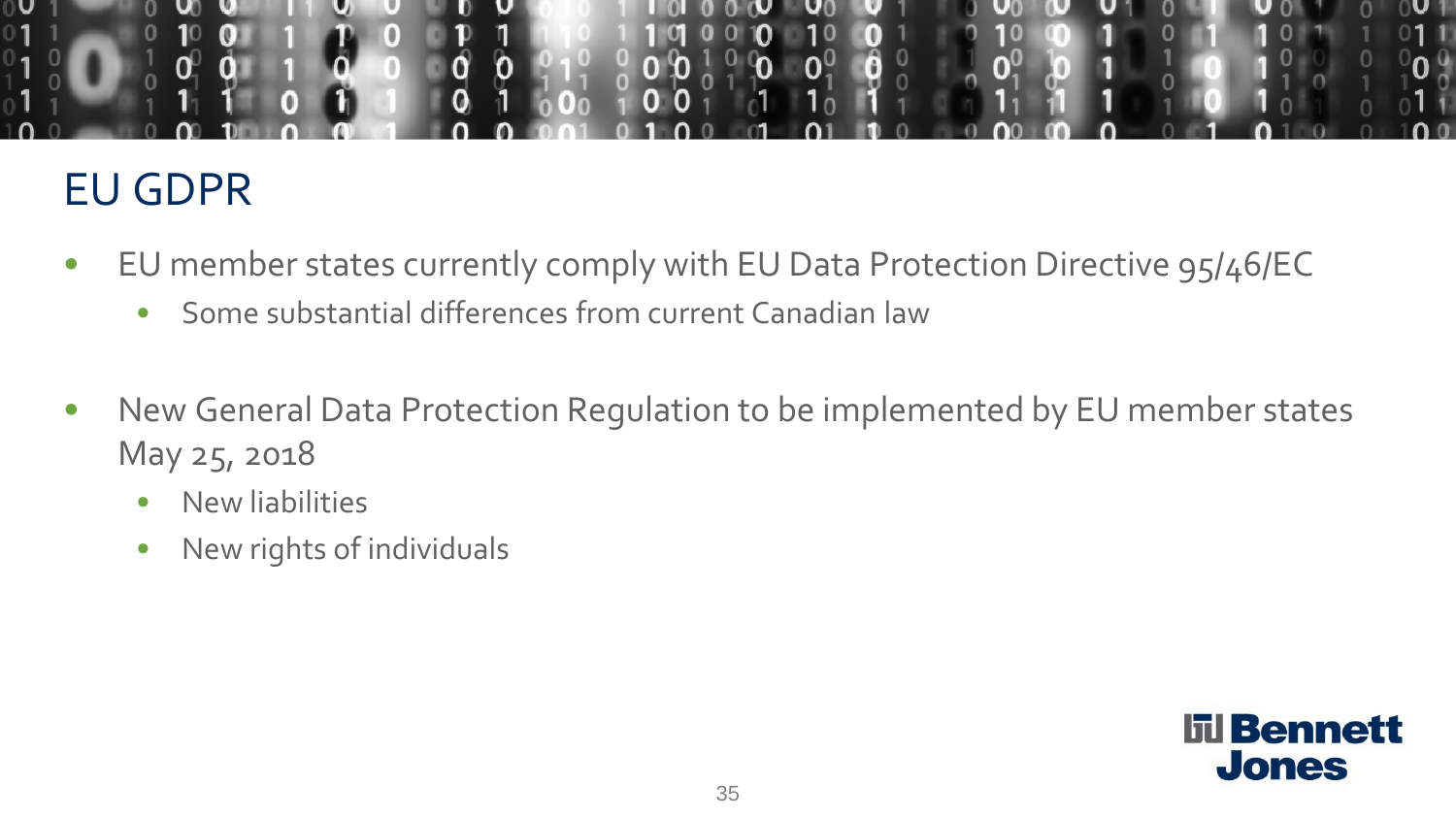# Who does the GDPR apply to?

- GDPR applies to 'controllers' **and** 'processors'.
	- E.g. the controller says how and why personal data is processed
	- The processor acts on the controller's behalf
	- If currently under the current regime likely subject to GDPR
- If you are a controller, you continue to have obligations for your processor
	- Additional obligations to ensure the processor complies with GDPR
- If you are a processor, the GDPR places specific legal obligations on you
	- E.g. you are required to maintain records of personal data and processing activities
	- You will have significantly more legal liability if you are responsible for a breach. These obligations for processors are a new requirement under the GDPR.

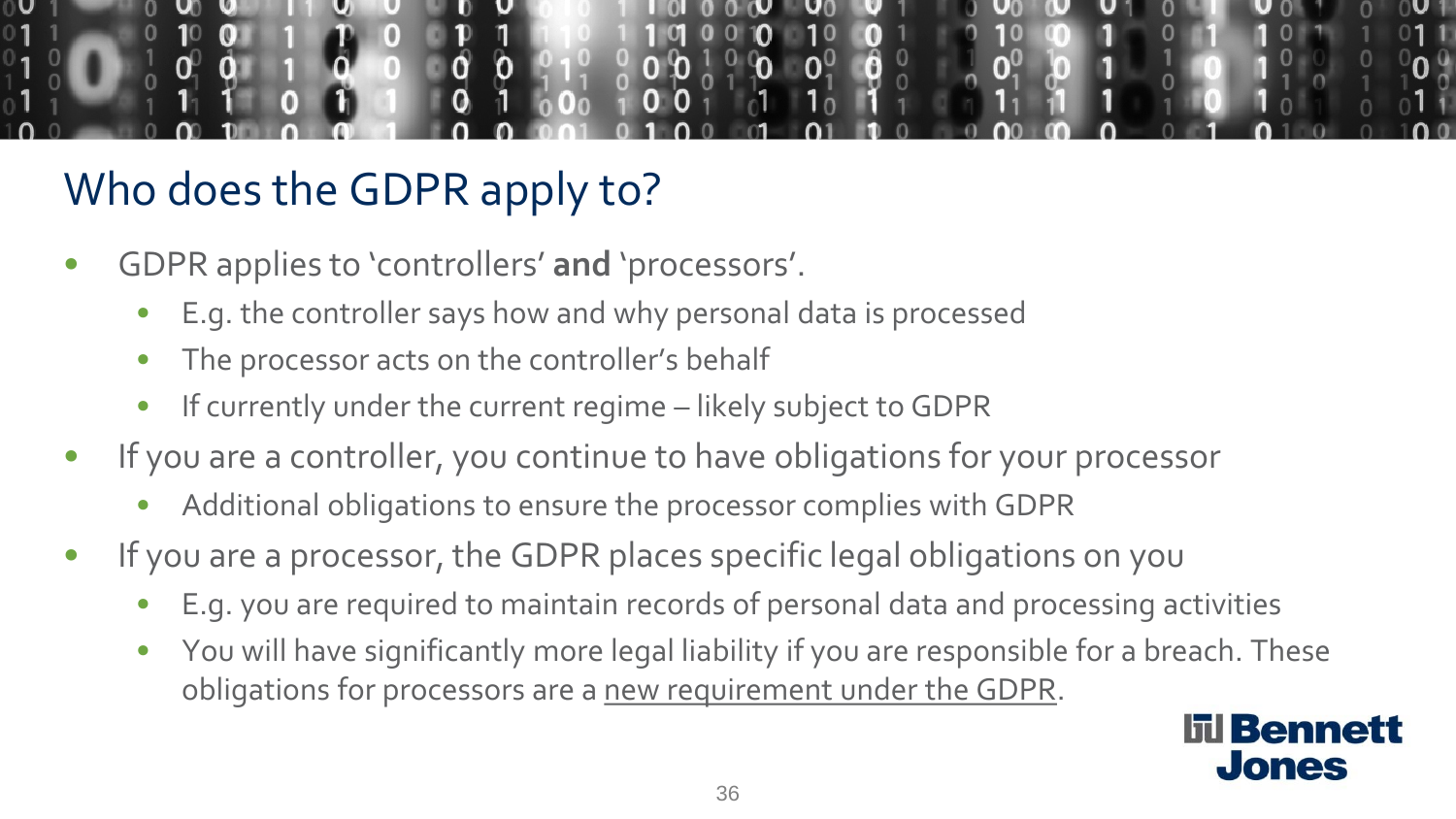

# Who does the GDPR apply to?

- The GDPR applies to processing carried out by organizations operating within the EU.
- It also applies to organizations outside the EU that offer goods or services to EU citizens.
- The GDPR does not apply to
	- Processing covered by the Law Enforcement Directive,
	- Processing for national security purposes, or
	- Processing carried out by individuals purely for household or personal activities.

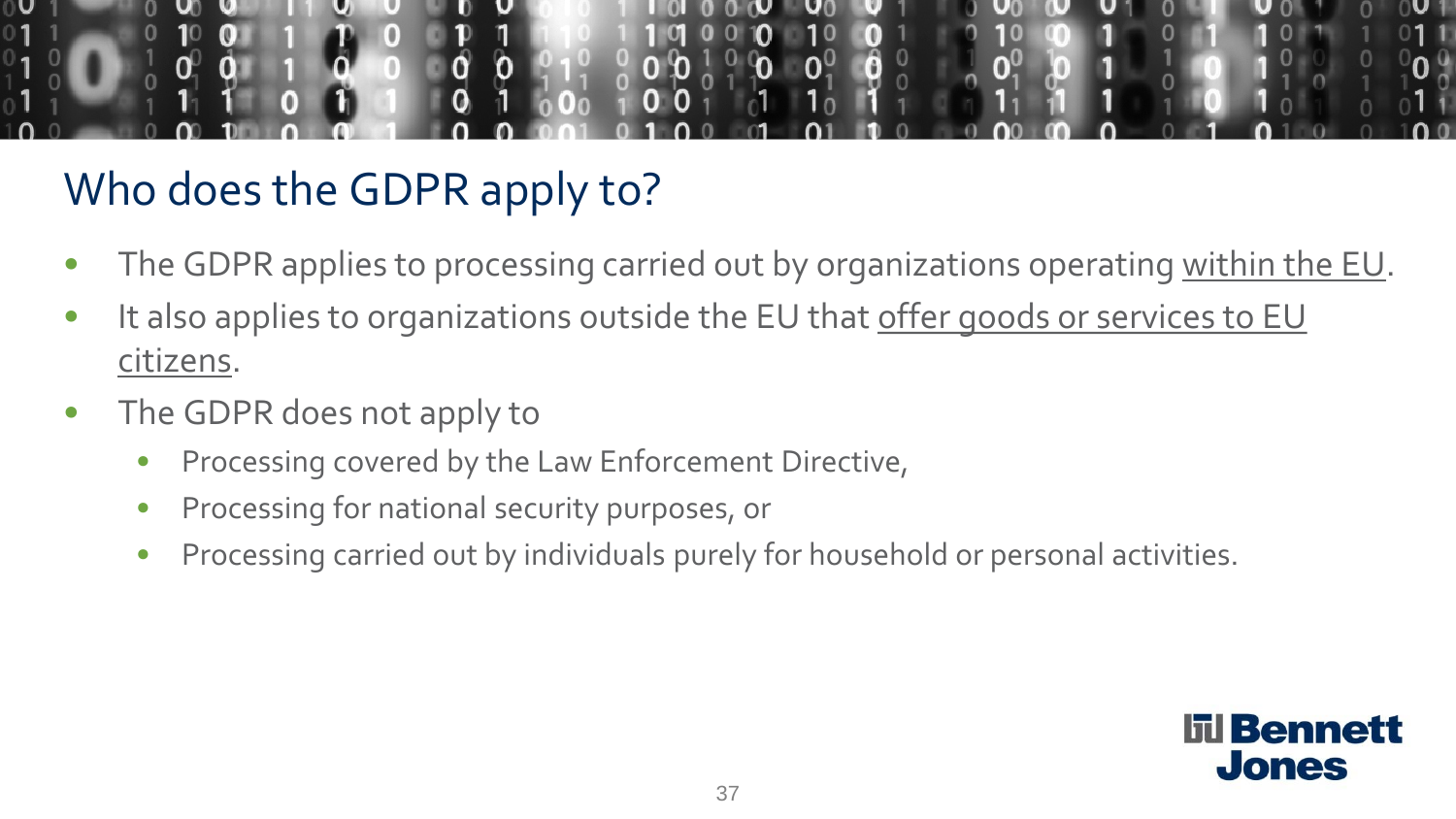

# Who does the GDPR apply to?

- GDPR contains new provisions to enhance protection for children's personal data
- Where services are offered directly to a child, privacy notice must be written in a clear, plain way that a child can understand
- If you offer an online service targeting children you need to obtain consent from a parent or guardian to process the data
- Parent/guardian consent for access to online services required for children 16 or younger but counties can select lower ages so long as not below 13
- Note COPPA (U.S.) remains the most developed regime for the protection of children under 12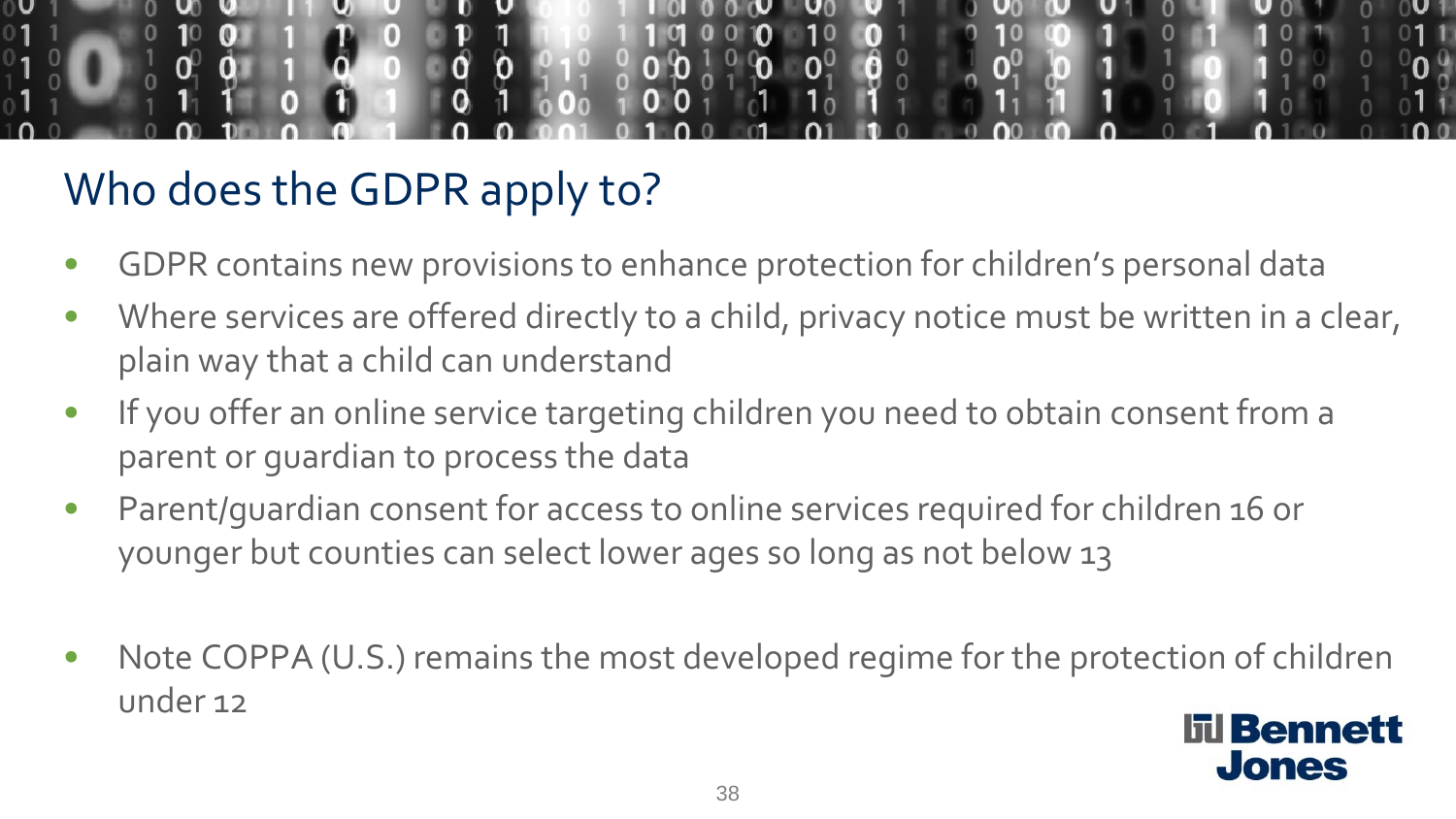

# New rights of individuals

- The right to be informed
- The right of access
- The right of rectification
- *The right to erasure*
- *The right to restrict processing*
- *The right to data portability*
- *The right to object*
- *Rights in relation to automated decision making and profiling*

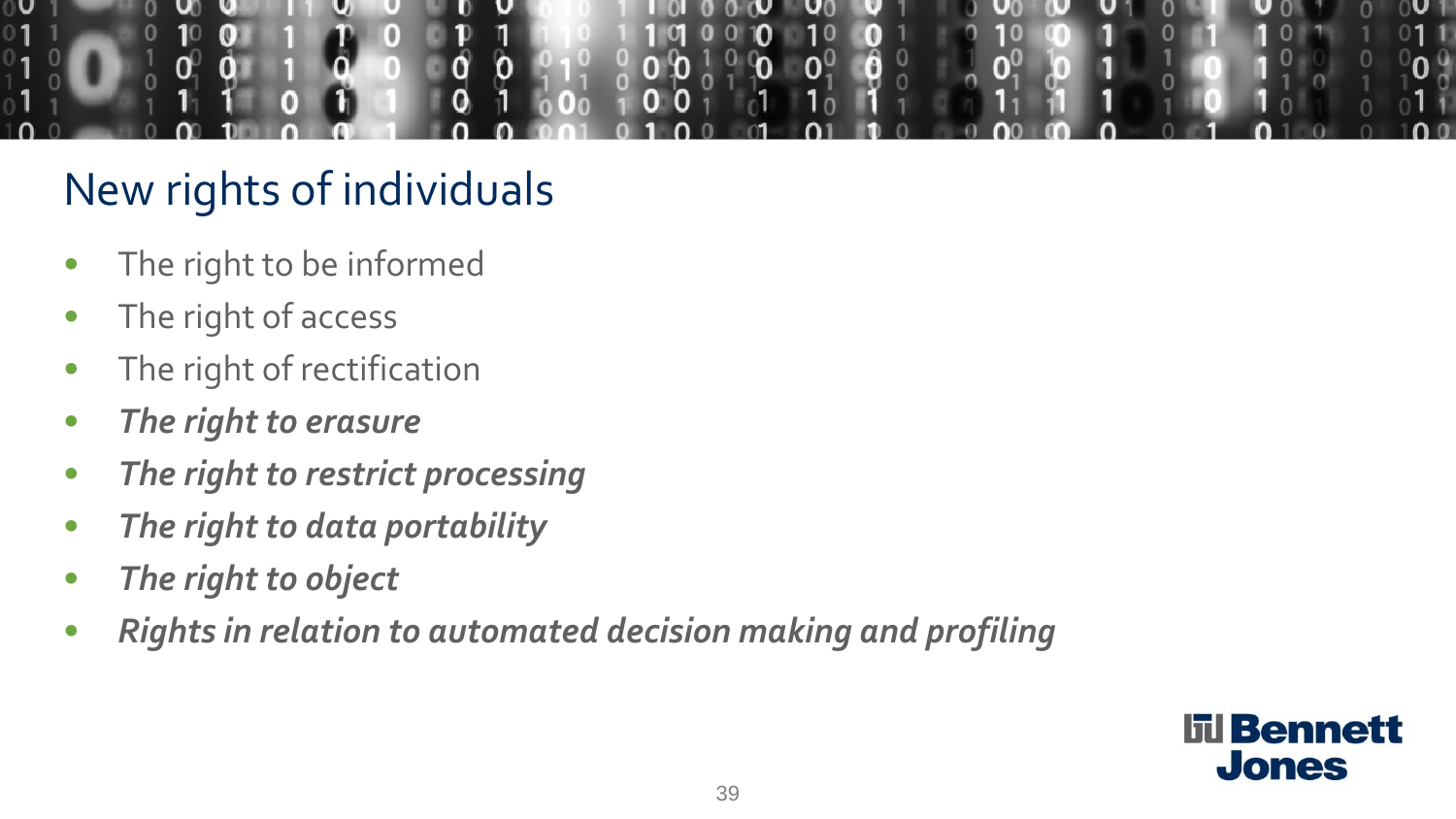

# New Rights

- The right to erasure is also known as 'the right to be forgotten'.
	- The broad principle underpinning this right is to enable an individual to request the deletion or removal of personal data whether there is no compelling reason for its continued processing.
	- The right is not absolute e.g. free speech
- Under existing EU law individuals have a right to 'block' or suppress processing of personal data. The restriction of processing under the GDPR is similar.
	- When processing is restricted, you are permitted to store the personal data, but not further process it.
	- You can retain just enough information about the individual to ensure that the restriction is respected in future.

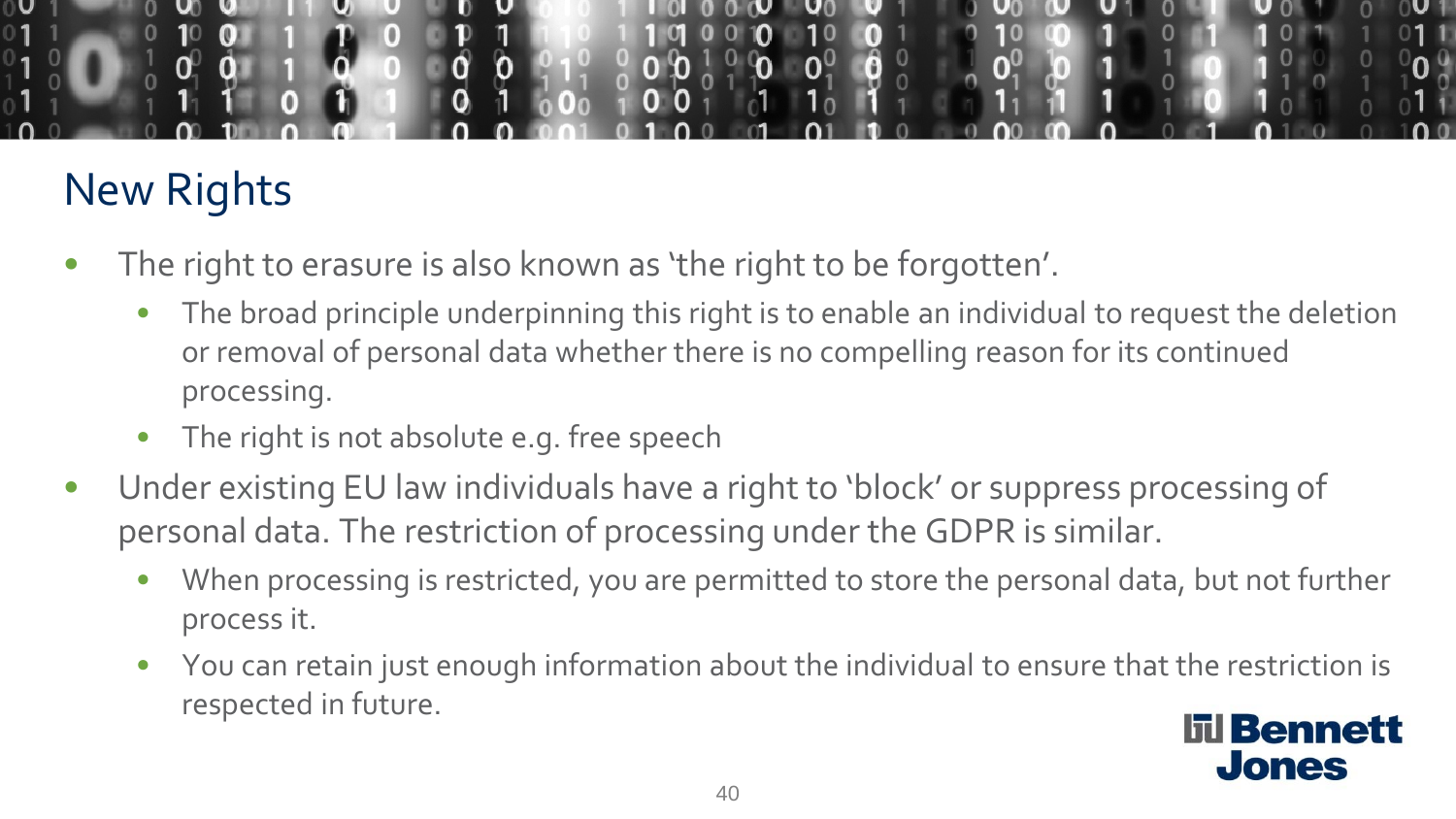

# New Rights

- The right to data portability allows individuals to obtain and reuse their personal data for their own purposes across different services.
	- Can move, copy or transfer personal data easily from one IT environment to another in a safe and secure way, without hindrance to usability.
	- Must save in structured, commonly used machine readable form.
- Right to object to direct marketing and profiling
- Right to object to processing for purposes of scientific, historical research and statistics
- GDPR provides safeguards for individuals against the risk that a potentially damaging decision is taken without human intervention.
	- Assess if any of your processing operations constitute automated decision making and consider whether you need to update your procedures to deal with GDPR. **līl Bennett**

**Jones**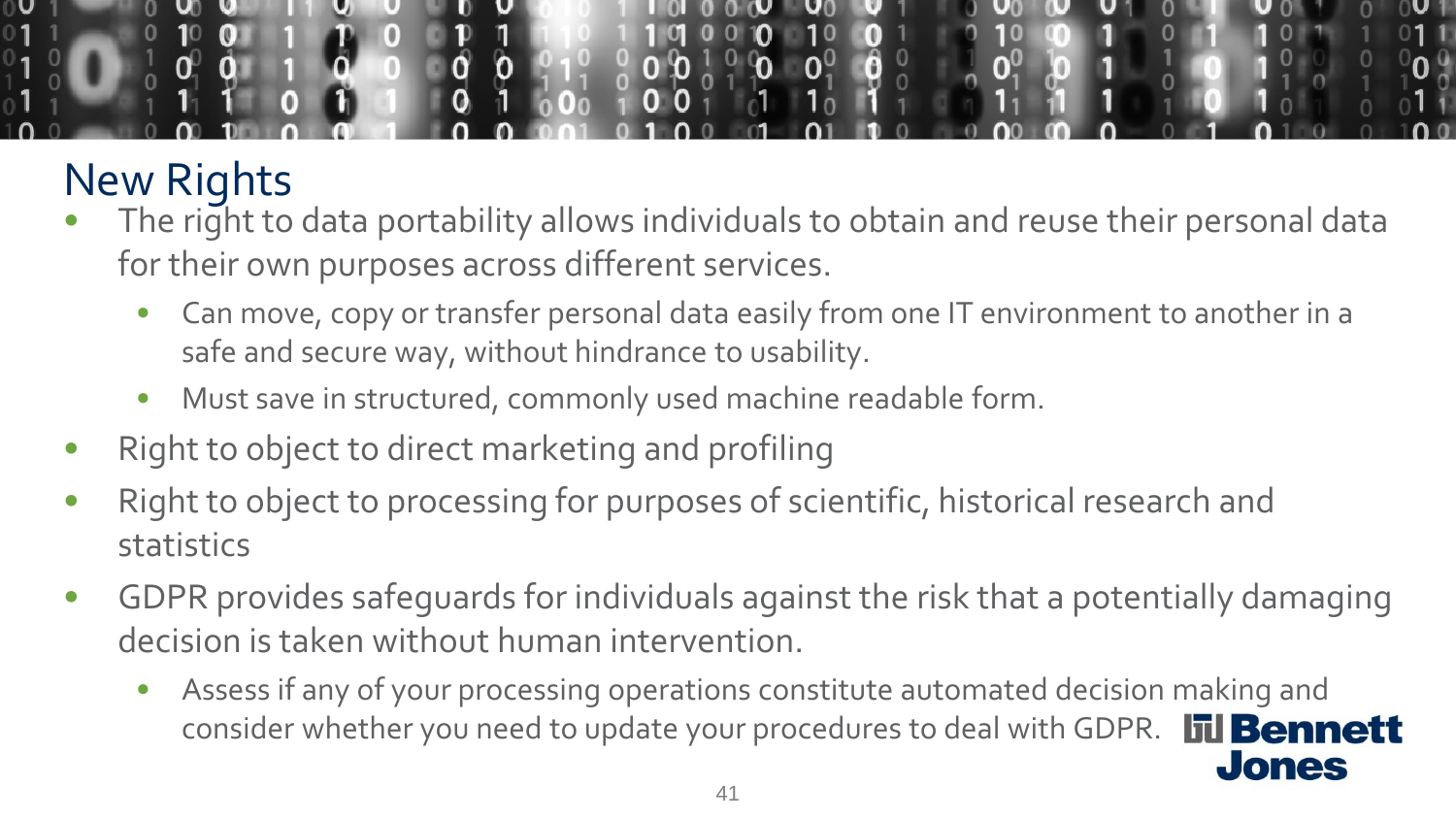

# Accountability & Governance

- New principle requires organization to demonstrate that you comply with the GDPR principles
- Compliance is organization's responsibility
- Must implement technical and organizational measures to demonstrate compliance
- Must maintain relevant document on data process activities
- Special record keeping requirements

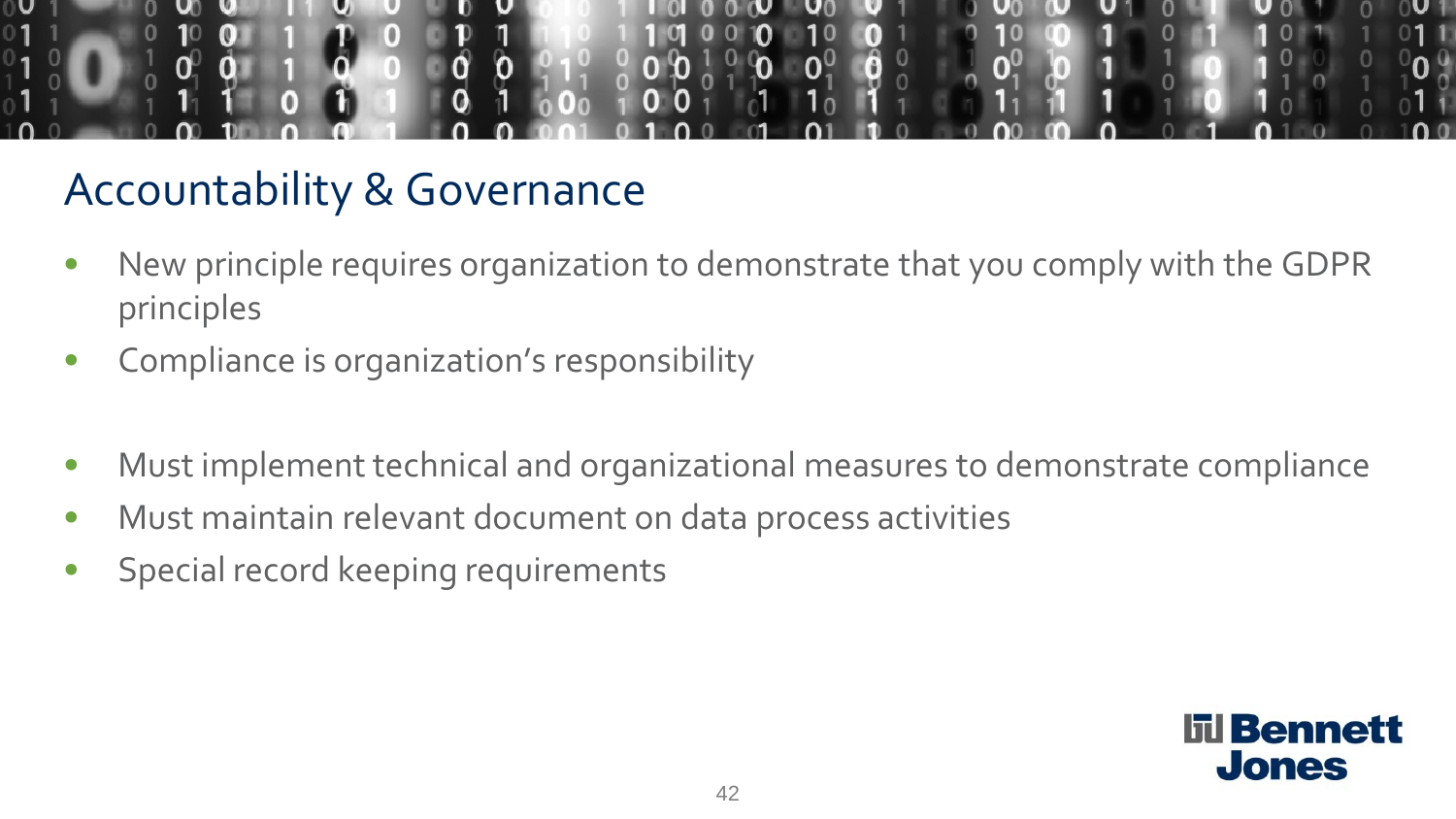

### Breach Notification

- The GDPR will introduce a duty on all organizations to report certain types of data breach to the relevant supervisory authority, and in some cases to the individuals affected.
- Must report where a breach where it is likely to result in a risk to the rights and freedoms of individuals.
	- E.g. If unaddressed such a breach is likely to have a significant detrimental effect on individuals – for example, result in discrimination, damage to reputation, financial loss, loss of confidentiality or any other significant economic or social disadvantage.

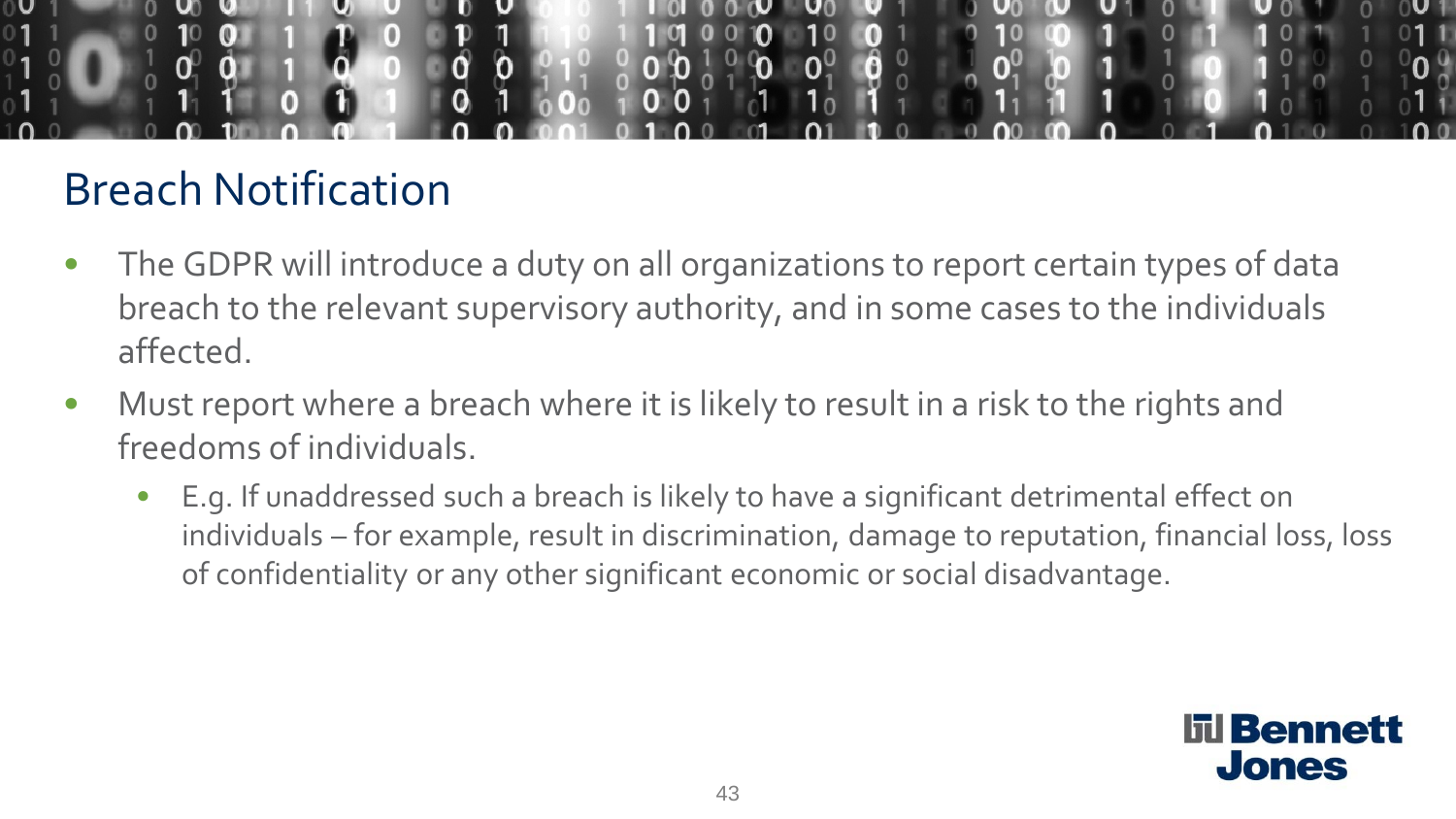

#### Data Transfer Restrictions

- The GDPR imposes restrictions on the transfer of personal data outside the European Union, to third countries or international organizations, in order to ensure that the level of protection of individuals afforded by the GDPR is not undermined.
- Transfers may be made where the Commission has decided that a third country, a territory or one or more specific sectors in the third country, or an international organization ensures an adequate level of protection.
- Expect "Adequacy" hearings as occurred with PIPEDA

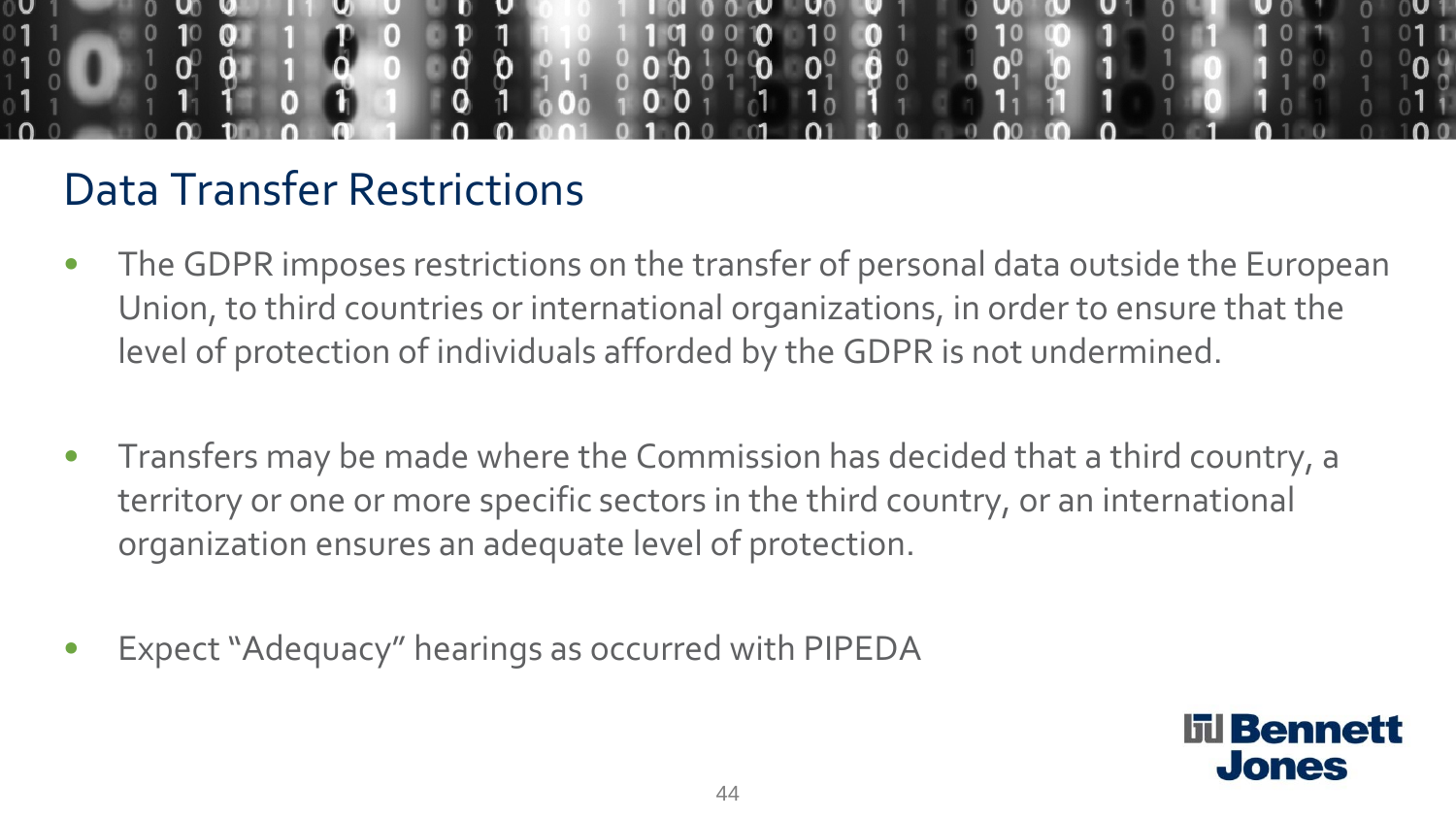

#### GDPR

- Europe is a much more privacy focused society than Canada
	- Value privacy more highly than security
- Time will tell how much of the new European rights or practices might influence Canada's privacy law as it develops